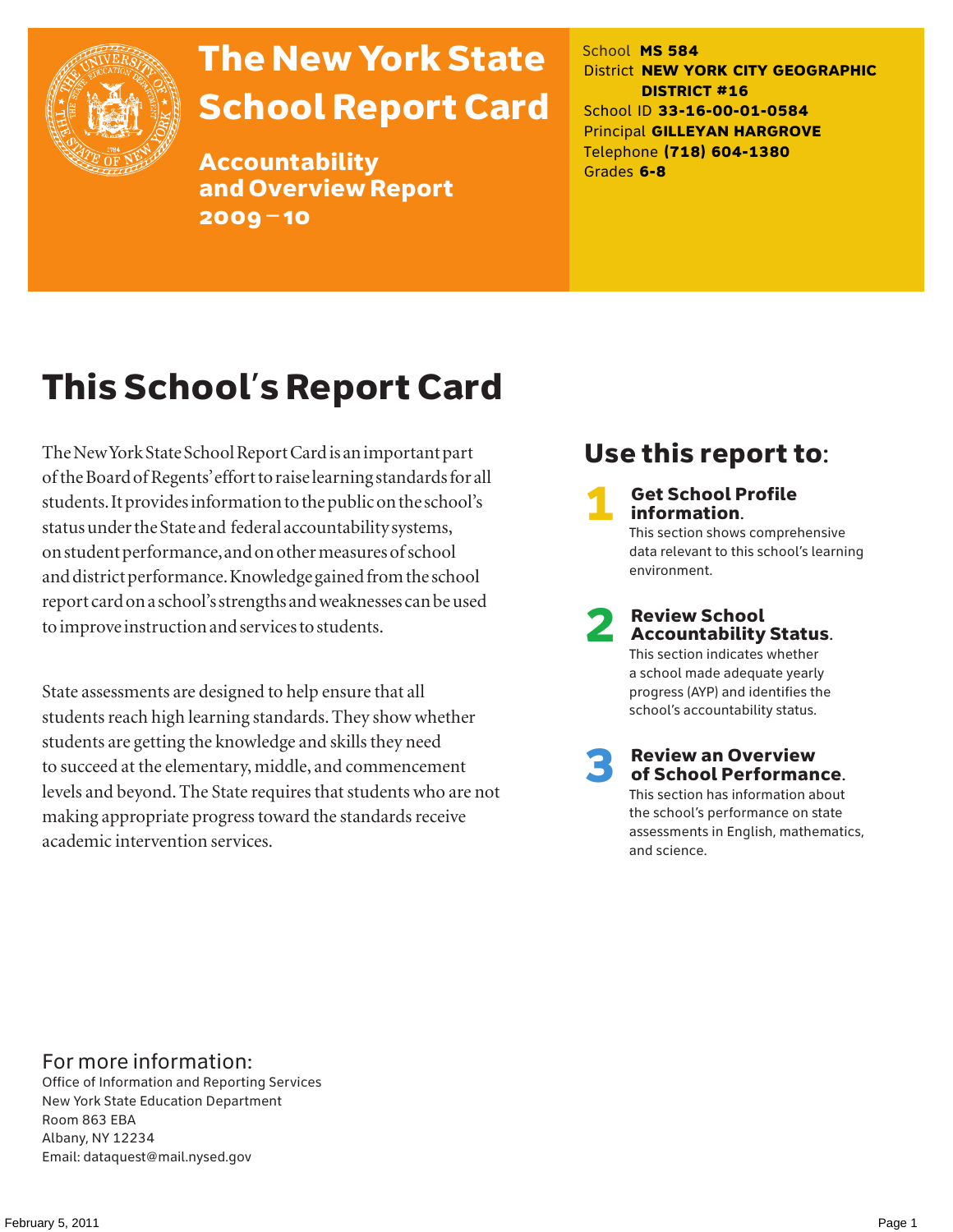### School Profile

This section shows comprehensive data relevant to this school's learning environment, including information about enrollment, average class size, and teacher qualifications.

### Enrollment

|                            | $2007 - 08$ | 2008-09 | 2009-10 |
|----------------------------|-------------|---------|---------|
| Pre-K                      | 0           | 0       | 0       |
| Kindergarten               | 0           | 0       | 0       |
| Grade 1                    | 0           | 0       | 0       |
| Grade 2                    | 0           | 0       | 0       |
| Grade 3                    | 0           | 0       | 0       |
| Grade 4                    | 0           | 0       | 0       |
| Grade 5                    | 0           | 0       | 0       |
| Grade 6                    | 91          | 87      | 72      |
| <b>Ungraded Elementary</b> | 6           | 10      | 0       |
| Grade 7                    | 96          | 94      | 97      |
| Grade 8                    | 76          | 96      | 100     |
| Grade 9                    | 0           | 0       | 0       |
| Grade 10                   | 0           | 0       | 0       |
| Grade 11                   | 0           | 0       | 0       |
| Grade 12                   | 0           | 0       | 0       |
| <b>Ungraded Secondary</b>  | 18          | 16      | 0       |
| Total K-12                 | 287         | 303     | 269     |

### Enrollment Information

*Enrollment* counts are as of Basic Educational Data System (BEDS) day, which is typically the first Wednesday of October of the school year. Students who attend BOCES programs on a part-time basis are included in a school's enrollment. Students who attend BOCES on a full-time basis or who are placed full time by the district in an out-of-district placement are not included in a school's enrollment. Students classified by schools as "pre-first" are included in first grade counts.

### Average Class Size

|                       | $2007 - 08$ | $2008 - 09$ | $2009 - 10$ |
|-----------------------|-------------|-------------|-------------|
| <b>Common Branch</b>  |             |             |             |
| Grade 8               |             |             |             |
| English               |             | 40          | 40          |
| <b>Mathematics</b>    |             | 40          | 40          |
| Science               |             | 30          | 30          |
| Social Studies        |             |             |             |
| Grade 10              |             |             |             |
| English               |             |             |             |
| <b>Mathematics</b>    |             |             |             |
| Science               |             |             |             |
| <b>Social Studies</b> |             |             |             |

### Average Class Size Information

*Average Class Size* is the total registration in specified classes divided by the number of those classes with registration. *Common Branch* refers to self-contained classes in Grades 1–6.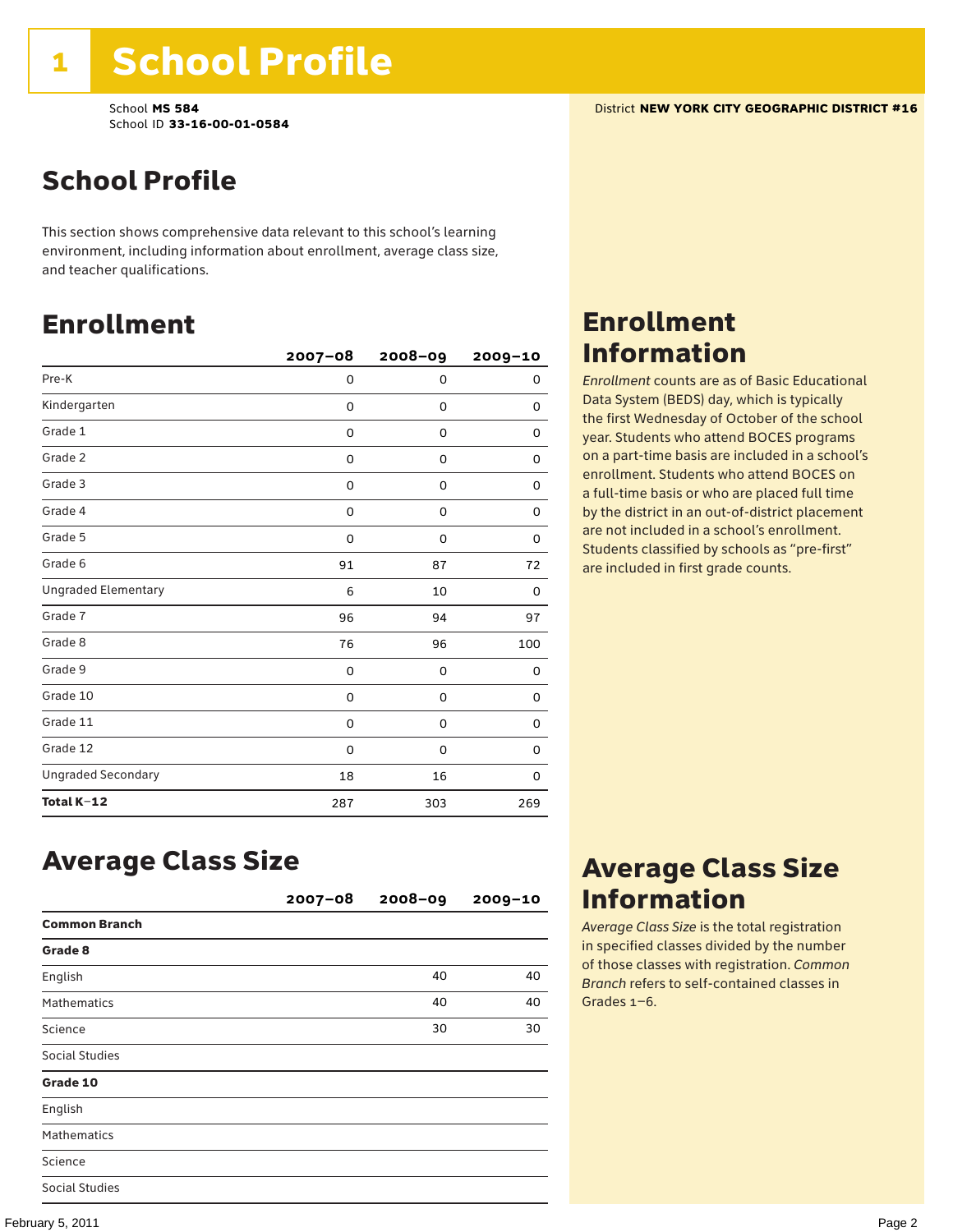### Demographic Factors

|                                                    |     | $2007 - 08$ |     | 2008-09 |     | $2009 - 10$ |
|----------------------------------------------------|-----|-------------|-----|---------|-----|-------------|
|                                                    | #   | %           | #   | %       | #   | %           |
| Eligible for Free Lunch                            | 225 | 78%         | 252 | 83%     | 237 | 88%         |
| Reduced-Price Lunch                                | 17  | 6%          | 28  | 9%      | 9   | 3%          |
| Student Stability*                                 |     | 91%         |     | 91%     |     | 86%         |
| Limited English Proficient                         | 5   | 2%          | 8   | 3%      | 7   | 3%          |
| <b>Racial/Ethnic Origin</b>                        |     |             |     |         |     |             |
| American Indian or Alaska Native                   | 6   | 2%          | 3   | 1%      | 3   | 1%          |
| <b>Black or African American</b>                   | 247 | 86%         | 270 | 89%     | 236 | 88%         |
| Hispanic or Latino                                 | 28  | 10%         | 29  | 10%     | 28  | 10%         |
| Asian or Native<br>Hawaiian/Other Pacific Islander | 2   | 1%          | 0   | 0%      | 0   | 0%          |
| White                                              | 4   | 1%          | 1   | 0%      | 2   | 1%          |
| Multiracial                                        | 0   | 0%          | 0   | 0%      | 0   | 0%          |

 \* Available only at the school level.

### Attendance and Suspensions

|                            |   | $2006 - 07$   |   | $2007 - 08$   |   | $2008 - 09$   |  |
|----------------------------|---|---------------|---|---------------|---|---------------|--|
|                            | # | $\frac{0}{0}$ | # | $\frac{0}{6}$ | # | $\frac{0}{0}$ |  |
| Annual Attendance Rate     |   | 92%           |   | 91%           |   | 91%           |  |
| <b>Student Suspensions</b> |   | 1%            |   | 1%            |   | 3%            |  |

### Demographic Factors Information

*Eligible for Free Lunch* and *Reduced*-*Price Lunch* percentages are determined by dividing the number of approved lunch applicants by the Basic Educational Data System (BEDS) enrollment in full-day Kindergarten through Grade 12. *Eligible for Free Lunch* and *Limited English Proficient* counts are used to determine *Similar Schools* groupings within a *Need*/*Resource Capacity* category. *Student Stability* is the percentage of students in the highest grade in a school who were also enrolled in that school at any time during the previous school year. (For example, if School A, which serves Grades 6–8, has 100 students enrolled in Grade 8 this year, and 92 of those 100 students were also enrolled in School A last year, the stability rate for the school is 92 percent.)

### Attendance and Suspensions Information

*Annual Attendance Rate* is determined by dividing the school's total actual attendance by the total possible attendance for a school year. A school's actual attendance is the sum of the number of students in attendance on each day the school was open during the school year. Possible attendance is the sum of the number of enrolled students who should have been in attendance on each day the school was open during the school year. *Student Suspension* rate is determined by dividing the number of students who were suspended from school (not including in-school suspensions) for one full day or longer anytime during the school year by the Basic Educational Data System (BEDS) day enrollments for that school year. A student is counted only once, regardless of whether the student was suspended one or more times during the school year.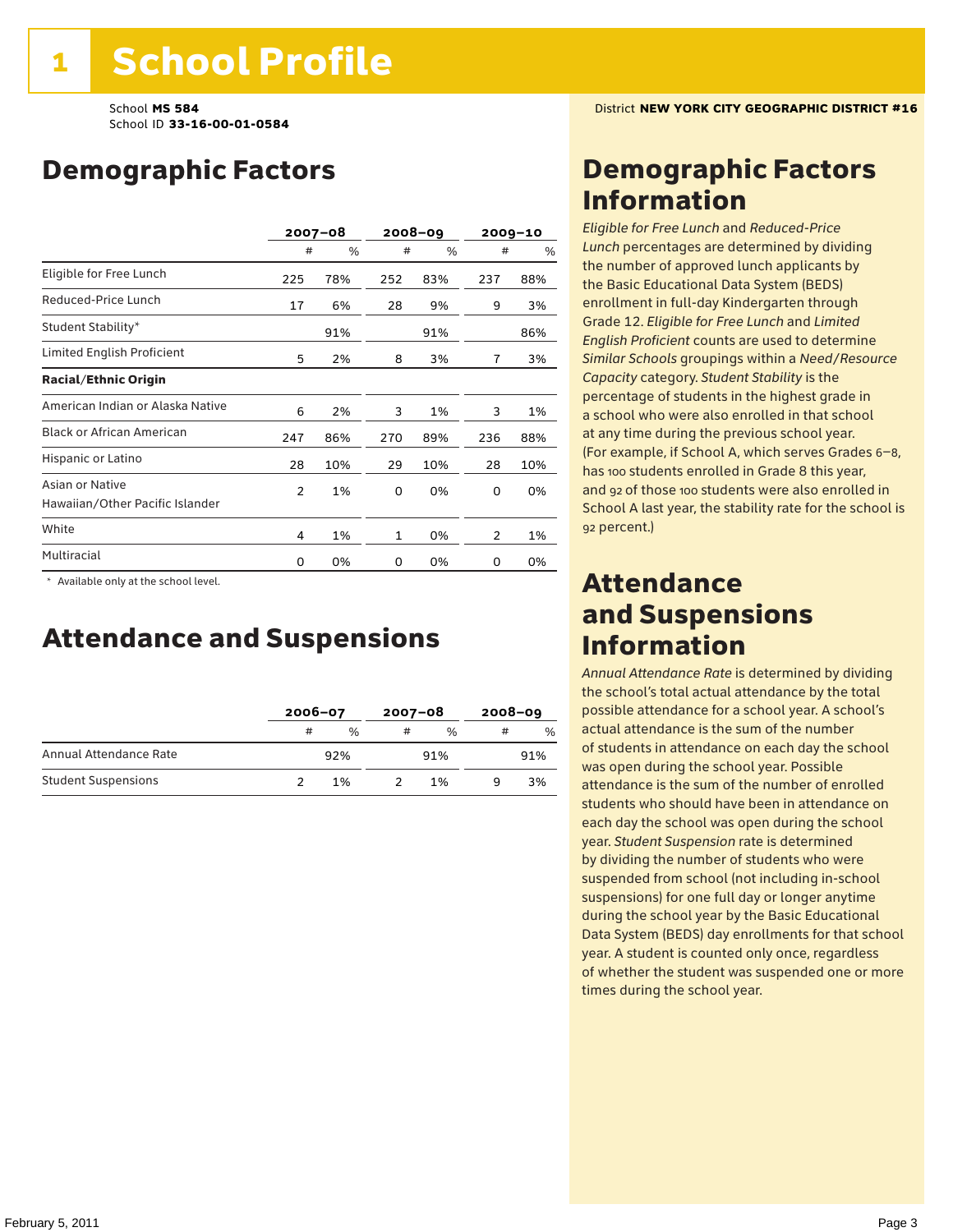### Teacher Qualifications

|                                                                                | $2007 - 08$ | $2008 - 09$ | $2009 - 10$ |
|--------------------------------------------------------------------------------|-------------|-------------|-------------|
| <b>Total Number of Teachers</b>                                                | 16          | 18          | 22          |
| Percent with No Valid<br><b>Teaching Certificate</b>                           | 19%         | 11%         | 9%          |
| Percent Teaching Out<br>of Certification                                       | 50%         | 22%         | 23%         |
| Percent with Fewer Than<br>Three Years of Experience                           | 31%         | 28%         | 18%         |
| Percentage with Master's Degree<br>Plus 30 Hours or Doctorate                  | 25%         | 22%         | 18%         |
| <b>Total Number of Core Classes</b>                                            | 21          | 36          | 25          |
| Percent Not Taught by Highly<br><b>Oualified Teachers in This School</b>       | 38%         | 22%         | 28%         |
| Percent Not Taught by Highly<br><b>Oualified Teachers in This District</b>     | 15%         | 14%         | 13%         |
| Percent Not Taught by Highly<br>Qualified in High-Poverty Schools<br>Statewide | 10%         | 8%          | 6%          |
| Percent Not Taught by Highly<br>Qualified in Low-Poverty Schools<br>Statewide  | 1%          | 1%          | 1%          |
| <b>Total Number of Classes</b>                                                 | 27          | 39          | 37          |
| Percent Taught by Teachers Without<br>Appropriate Certification                | 41%         | 23%         | 19%         |

### Teacher Turnover Rate

|                                                                       | $2006 - 07$ | 2007-08 | 2008-09 |
|-----------------------------------------------------------------------|-------------|---------|---------|
| Turnover Rate of Teachers with Fewer<br>than Five Years of Experience | 67%         | 33%     | 0%      |
| Turnover Rate of All Teachers                                         | 60%         | 31%     | 6%      |

### Staff Counts

| $2007 - 08$ | $2008 - 09$ | $2009 - 10$ |
|-------------|-------------|-------------|
|             | 6           |             |
| N/A         | N/A         | N/A         |
|             |             |             |
|             |             |             |
|             |             |             |

\* Not available at the school level.

### Teacher Qualifications Information

The *Percent Teaching Out of Certification* is the percent doing so more than on an incidental basis; that is, the percent teaching for more than five periods per week outside certification.

*Core Classes* are primarily K-6 common branch, English, mathematics, science, social studies, art, music, and foreign languages. To be *Highly Qualified*, a teacher must have at least a Bachelor's degree, be certified to teach in the subject area, and show subject matter competency. A teacher who taught one class outside of the certification area(s) is counted as Highly Qualified provided that 1) the teacher had been determined by the school or district through the HOUSSE process or other state-accepted methods to have demonstrated acceptable subject knowledge and teaching skills and 2) the class in question was not the sole assignment reported. Credit for incidental teaching does not extend beyond a single assignment. Independent of Highly Qualified Teacher status, any assignment for which a teacher did not hold a valid certificate still registers as teaching out of certification. High-poverty and low-poverty schools are those schools in the upper and lower quartiles, respectively, for percentage of students eligible for a free or reduced-price lunch.

### Teacher Turnover Rate Information

*Teacher Turnover Rate* for a specified school year is the number of teachers in that school year who were not teaching in the following school year divided by the number of teachers in the specified school year, expressed as a percentage.

### Staff Counts Information

*Other Professionals* includes administrators, guidance counselors, school nurses, psychologists, and other professionals who devote more than half of their time to non-teaching duties. Teachers who are shared between buildings within a district are reported on the district report only.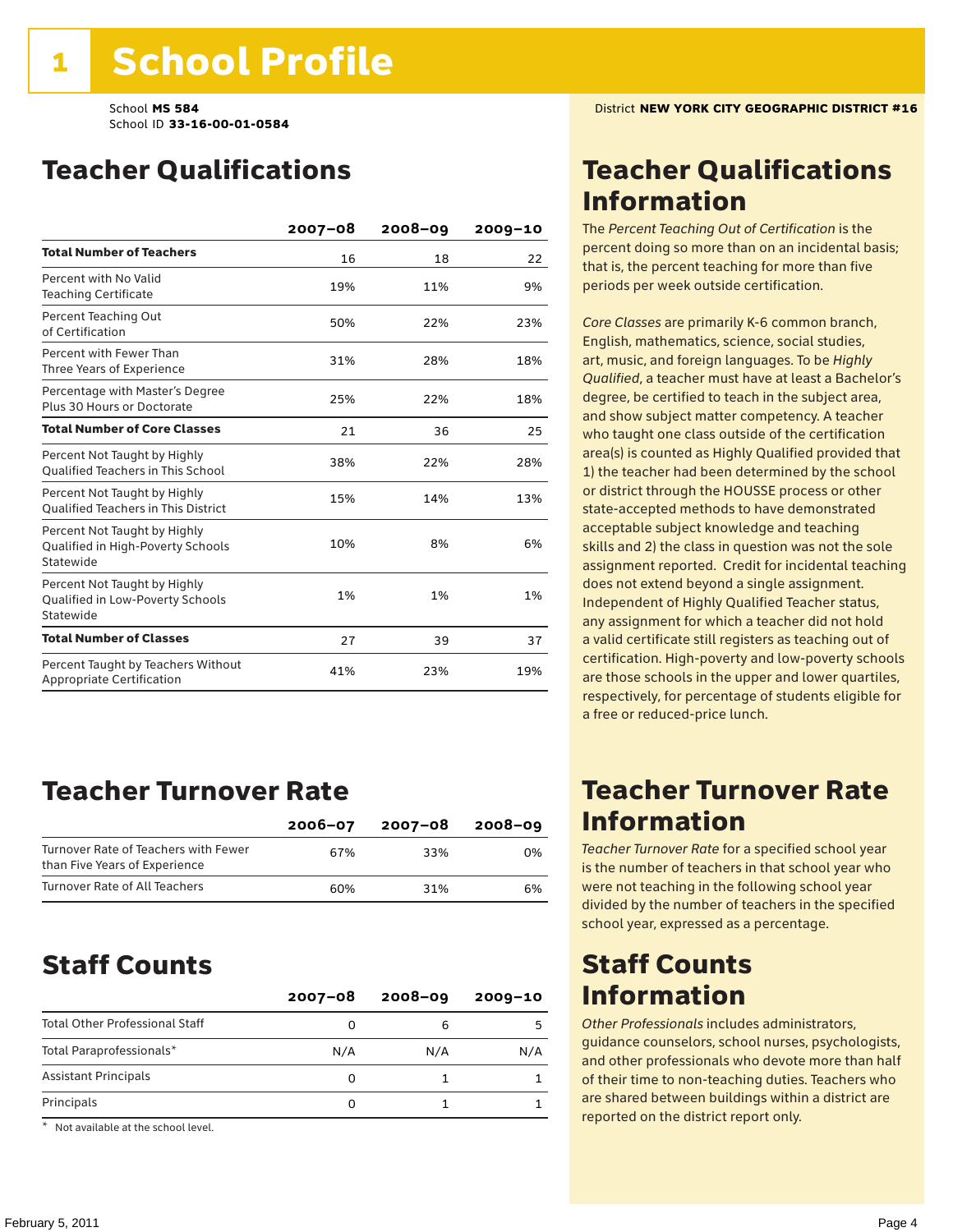### Understanding How Accountability Works in New York State

The federal No Child Left Behind (NCLB) Act requires that states develop and report on measures of student proficiency in 1) English language arts (ELA), in 2) mathematics, and on 3) a third indicator. In New York State in 2009–10, the third indicator is science at the elementary/middle level and graduation rate at the secondary level. Schools or districts that meet predefined goals on these measures are making Adequate Yearly Progress (AYP).

For more information about accountability in New York State, visit: http://www.p12.nysed.gov/irts/accountability/

### 1 English Language Arts (ELA)

To make AYP in ELA, every accountability group must make AYP. For a group to make AYP, it must meet the participation *and* the performance criteria.

#### A Participation Criterion

At the elementary/middle level, 95 percent of Grades 3–8 students enrolled during the test administration period in each group with 40 or more students must be tested on the New York State Testing Program (NYSTP) in ELA or, if appropriate, the New York State English as a Second Language Achievement Test (NYSESLAT), or the New York State Alternate Assessment (NYSAA) in ELA. At the secondary level, 95 percent of seniors in 2009–10 in each accountability group with 40 or more students must have taken an English examination that meets the students' graduation requirement.

#### B Performance Criterion

At the elementary/middle level, the Performance Index (PI) of each group with 30 or more continuously enrolled tested students must equal or exceed its Effective Annual Measurable Objective (AMO) or the group must make Safe Harbor. (NYSESLAT is used only for participation.) At the secondary level, the PI of each group in the 2006 cohort with 30 or more members must equal or exceed its Effective AMO or the group must make Safe Harbor. To make Safe Harbor, the PI of the group must equal or exceed its Safe Harbor Target and the group must qualify for Safe Harbor using the third indicator, science or graduation rate.

#### 2 Mathematics

The same criteria for making AYP in ELA apply to mathematics. At the elementary/middle level, the measures used to determine AYP are the NYSTP and the NYSAA in mathematics. At the secondary level, the measures are mathematics examinations that meet the students' graduation requirement.

#### 3 Third Indicator

In addition to English language arts and mathematics, the school must also make AYP in a third area of achievement. This means meeting the criteria in science at the elementary/middle level and the criteria in graduation rate at the secondary level.

Elementary/Middle-Level Science: To make AYP, the All Students group must meet the participation criterion *and* the performance criterion.

#### A Participation Criterion

Eighty percent of students in Grades 4 and/or 8 enrolled during the test administration period in the All Students group, if it has 40 or more students, must be tested on an accountability measure. In Grade 4, the measures are the Grade 4 elementary-level science test and the Grade 4 NYSAA in science. In Grade 8 science, the measures are the Grade 8 middle-level science test, Regents science examinations, and the Grade 8 NYSAA in science.

#### B Performance Criterion

The PI of the All Students group, if it has 30 or more students, must equal or exceed the State Science Standard (100) or the Science Progress Target.

Qualifying for Safe Harbor in Elementary/Middle-Level ELA and Math: To qualify, the group must meet both the participation criterion and the performance criterion in science.

Secondary-Level Graduation Rate: For a school to make AYP in graduation rate, the percent of students in the 2005 graduation-rate total cohort in the All Students group earning a local or Regents diploma by August 31, 2009 must equal or exceed the Graduation-Rate Standard (80%) or the Graduation-Rate Progress Target.

Qualifying for Safe Harbor in Secondary-Level ELA and Math: To qualify, the percent of the 2005 graduation-rate total cohort earning a local or Regents diploma by August 31, 2009 must equal or exceed the Graduation-Rate Standard (80%) or the Graduation-Rate Progress Target for that group.

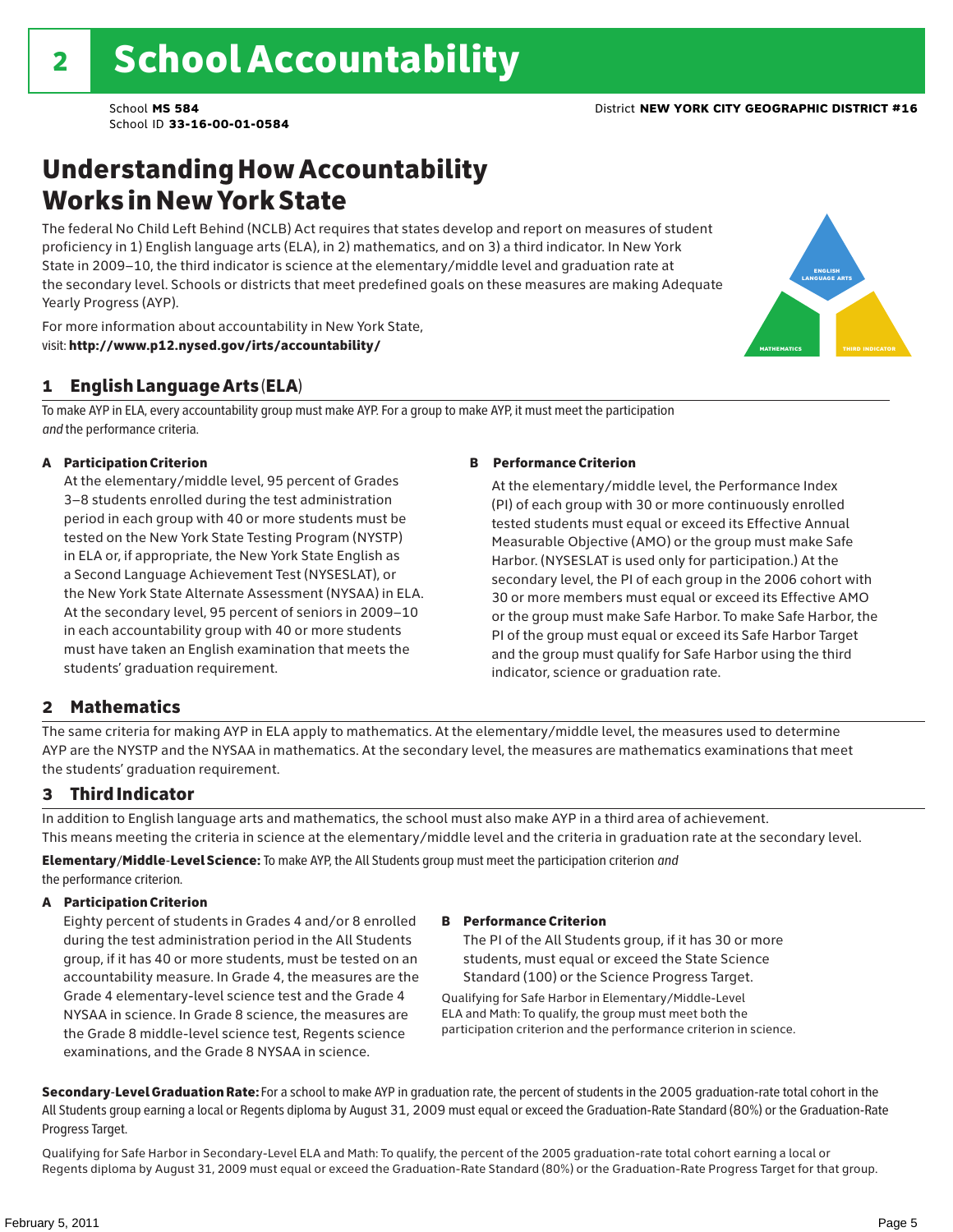### Useful Terms for Understanding Accountability

#### 12th Graders

The count of 12th graders enrolled during the 2009–10 school year used to determine the Percentage Tested for the Participation part of the AYP determination for secondarylevel ELA and mathematics. These are the first numbers in the parentheses after the subgroup label on the secondary-level ELA and mathematics pages.

#### 2006 Cohort

The count of students in the 2006 accountability cohort used to determine the Performance Index for the Test Performance part of the AYP determination for secondary-level ELA and mathematics. These are the second numbers in the parentheses after the subgroup label on the secondary-level ELA and mathematics pages.

#### Accountability Cohort for English and Mathematics

The accountability cohort is used to determine if a school or district met the performance criterion in secondary-level ELA and mathematics. The 2006 school accountability cohort consists of all students who first entered Grade 9 anywhere in the 2006–07 school year, and all ungraded students with disabilities who reached their seventeenth birthday in the 2006–07 school year, who were enrolled on October 7, 2009 and did not transfer to a diploma granting program. Students who earned a high school equivalency diploma or were enrolled in an approved high school equivalency preparation program on June 30, 2010, are not included in the 2006 school accountability cohort. The 2006 district accountability cohort consists of all students in each school accountability cohort plus students who transferred within the district after BEDS day plus students who were placed outside the district by the Committee on Special Education or district administrators and who met the other requirements for cohort membership. Cohort is defined in Section 100.2 (p) (16) of the Commissioner's Regulations.

#### Adequate Yearly Progress (AYP)

Adequate Yearly Progress (AYP) indicates satisfactory progress by a district or a school toward the goal of proficiency for all students.

#### Annual Measurable Objective (AMO)

The Annual Measurable Objective (AMO) is the Performance Index value that signifies that an accountability group is making satisfactory progress toward the goal that 100 percent of students will be proficient in the State's learning standards for English language arts and mathematics by 2013–14. The AMOs for each grade level will be increased as specified in CR100.2(p) (14) and will reach 200 in 2013–14. (See Effective AMO for further information.)

#### Continuous Enrollment

The count of continuously enrolled tested students used to determine the Performance Index for the Test Performance part of the AYP determination for elementary/middle-level ELA, mathematics, and science. These are the second numbers in the parentheses after the subgroup label on the elementary/ middle-level ELA, mathematics, and science pages.

#### Continuously Enrolled Students

At the elementary/middle level, continuously enrolled students are those enrolled in the school or district on BEDS day (usually the first Wednesday in October) of the school year until the test administration period. At the secondary level, all students who meet the criteria for inclusion in the accountability cohort are considered to be continuously enrolled.

#### Effective Annual Measurable Objective (Effective AMO)

The Effective Annual Measurable Objective is the Performance Index (PI) value that each accountability group within a school or district is expected to achieve to make AYP. The Effective AMO is the lowest PI that an accountability group of a given size can achieve in a subject for the group's PI not to be considered significantly different from the AMO for that subject. If an accountability group's PI equals or exceeds the Effective AMO, it is considered to have made AYP. A more complete definition of Effective AMO and a table showing the PI values that each group size must equal or exceed to make AYP are available at www.p12.nysed.gov/irts.

#### Graduation Rate

The Graduation Rate on the Graduation Rate page is the percentage of the 2005 cohort that earned a local or Regents diploma by August 31, 2009.

#### Graduation-Rate Total Cohort

The Graduation-Rate Total Cohort, shown on the Graduation Rate page, is used to determine if a school or district made AYP in graduation rate. For the 2009–10 school year, this cohort is the 2005 graduation-rate total cohort. The 2005 total cohort consists of all students who first entered Grade 9 anywhere in the 2005–06 school year, and all ungraded students with disabilities who reached their seventeenth birthday in the 2005–06 school year, and who were enrolled in the school/ district for five months or longer or who were enrolled in the school/district for less than five months but were previously enrolled in the same school/district for five months or longer between the date they first entered Grade 9 and the date they last ended enrollment. A more detailed definition of graduation-rate cohort can be found in the SIRS Manual at

#### http://www.p12.nysed.gov/irts/sirs/.

For districts and schools with fewer than 30 graduation-rate total cohort members in the All Students group in 2009–10, data for 2008–09 and 2009–10 for accountability groups were combined to determine counts and graduation rates. Groups with fewer than 30 students in the graduation-rate total cohort are not required to meet the graduation-rate criterion.

#### Limited English Proficient

For all accountability measures, if the count of LEP students is equal to or greater than 30, former LEP students are also included in the performance calculations.

#### Non-Accountability Groups

Female, Male, and Migrant groups are not part of the AYP determination for any measure.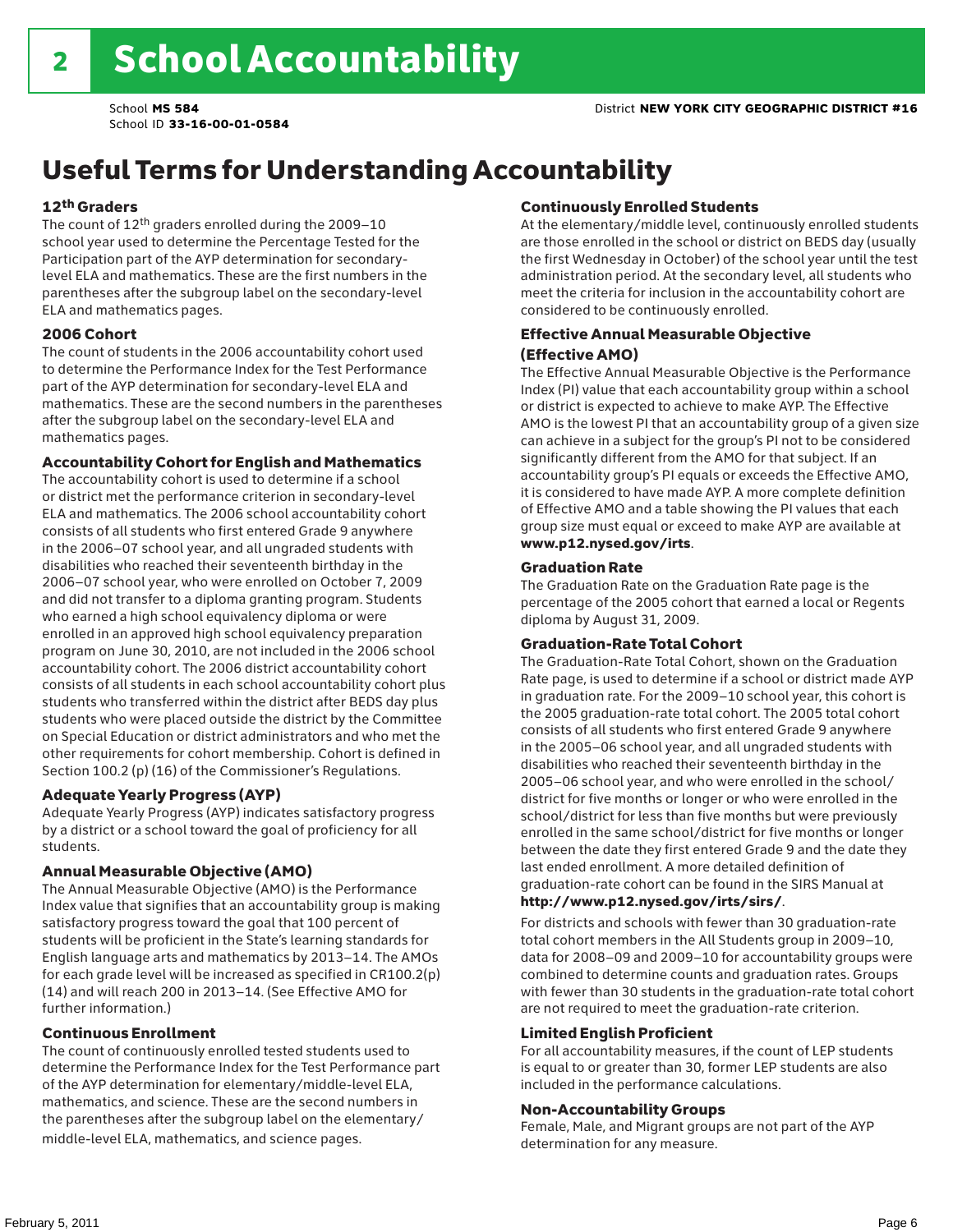## Useful Terms for Understanding Accountability (continued)

#### Participation

Accountability groups with fewer than 40 students enrolled during the test administration period (for elementary/middlelevel ELA, math, and science) or fewer than 40 12th graders (for secondary-level ELA and mathematics) are not required to meet the participation criterion. If the Percentage Tested for an accountability group fell below 95 percent for ELA and math or 80 percent for science in 2009–10, the participation enrollment ("Total" or "12th Graders") shown in the tables is the sum of 2008–09 and 2009–10 participation enrollments and the "Percentage Tested" shown is the weighted average of the participation rates over those two years.

#### Performance Index (PI)

A Performance Index is a value from 0 to 200 that is assigned to an accountability group, indicating how that group performed on a required State test (or approved alternative) in English language arts, mathematics, or science. Student scores on the tests are converted to four performance levels, from Level 1 to Level 4. (See performance level definitions on the Overview summary page.) At the elementary/middle level, the PI is calculated using the following equation:

100 × [(Count of Continuously Enrolled Tested Students Performing at Levels 2, 3, and  $4 +$  the Count at Levels 3 and  $4) \div$ Count of All Continuously Enrolled Tested Students]

At the secondary level, the PI is calculated using the following equation:

100 × [(Count of Cohort Members Performing at Levels 2, 3, and 4 + the Count at Levels 3 and 4) ÷ Count of All Cohort Members]

A list of tests used to measure student performance for accountability is available at www.p12.nysed.gov/irts.

#### Progress Targets

For accountability groups below the State Standard in science or graduation rate, the Progress Target is an alternate method for making AYP or qualifying for Safe Harbor in English language arts and mathematics based on improvement over the previous year's performance.

*Science:* The current year's Science Progress Target is calculated by adding one point to the previous year's Performance Index (PI). Example: The 2009–10 Science Progress Target is calculated by adding one point to the 2008–09 PI.

*Graduation Rate*: The Graduation-rate Progress Target is calculated by determining a 20% gap reduction between the rate of the previous year's graduation-rate cohort and the state standard. Example: The 2009–10 Graduation-Rate Progress Target = [(80 – percentage of the 2004 cohort earning a local or Regents diploma by August 31, 2008)  $\times$  0.20] + percentage of the 2004 cohort earning a local or Regents diploma by August 31, 2008.

Progress Targets are provided for groups whose PI (for science) or graduation rate (for graduation rate) is below the State Standard.

#### Safe Harbor Targets

Safe Harbor provides an alternate means to demonstrate AYP for accountability groups that do not achieve their EAMOs in English or mathematics. The 2009–10 safe harbor targets are calculated using the following equation: 2008–09 PI + (200 – the 2008–09 PI) × 0.10

Safe Harbor Targets are provided for groups whose PI is less than the EAMO.

#### Safe Harbor Qualification (‡)

On the science page, if the group met both the participation and the performance criteria for science, the Safe Harbor Qualification column will show "Qualified." If the group did not meet one or more criteria, the column will show "Did not qualify." A "‡" symbol after the 2009–10 Safe Harbor Target on the elementary/middle- or secondary-level ELA or mathematics page indicates that the student group did not make AYP in science (elementary/middle level) or graduation rate (secondary level) and; therefore, the group did not qualify for Safe Harbor in ELA or mathematics.

#### State Standard

The criterion value that represents minimally satisfactory performance (for science) or a minimally satisfactory percentage of cohort members earning a local or Regents diploma (for graduation rate). In 2009–10, the State Science Standard is a Performance Index of 100; the State Graduation-Rate Standard is 80%. The Commissioner may raise the State Standard at his discretion in future years.

#### Students with Disabilities

For all measures, if the count of students with disabilities is equal to or greater than 30, former students with disabilities are also included in the performance calculations.

#### Test Performance

For districts and schools with fewer than 30 continuously enrolled tested students (for elementary/middle-level ELA, math, and science) or fewer than 30 students in the 2006 cohort (for secondary-level ELA and mathematics) in the All Students group in 2009–10, data for 2008–09 and 2009–10 for accountability groups were combined to determine counts and Performance Indices. For districts and schools with 30 or more continuously enrolled students/2006 cohort members in the All Students group in 2009–10, student groups with fewer than 30 members are not required to meet the performance criterion. This is indicated by a "—" in the Test Performance column in the table.

#### Total

The count of students enrolled during the test administration period used to determine the Percentage Tested for the Participation part of the AYP determination for elementary/ middle-level ELA, mathematics, and science. These are the first numbers in the parentheses after the subgroup label on the elementary/middle-level ELA, mathematics, and science pages. For accountability calculations, students who were excused from testing for medical reasons in accordance with federal NCLB guidance are not included in the count.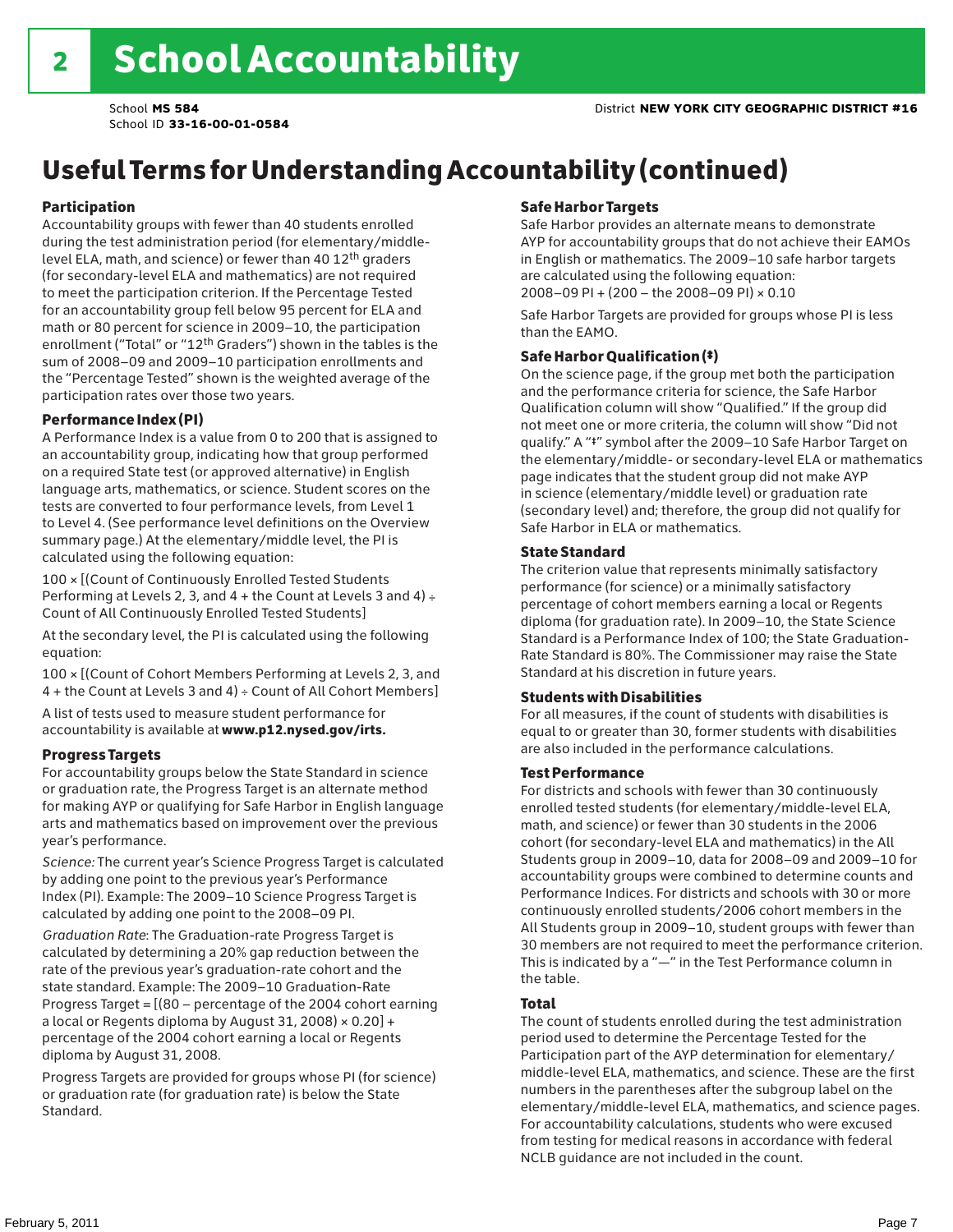### Understanding Your School Accountability Status

New York State participates in the Differentiated Accountability pilot program, as approved by the United States Department of Education in January 2009. Under this program, each public school in the State is assigned an accountability "phase" (Good Standing, Improvement, Corrective Action, or Restructuring) and, for schools not in Good Standing, a "category" (Basic, Focused, or Comprehensive) for each measure for which the school is accountable. Accountability measures for schools at the elementary/middle level are English language arts (ELA), mathematics, and science; at the secondary level, they are ELA, mathematics, and graduation rate. Generally, the school's overall accountability status is its most advanced accountability phase and its highest category within that phase. A school in any year of the phase (that is not Good Standing) that makes AYP for the measure remains in the same phase/category the following year. An identified school that makes AYP in the identified measure for two consecutive years returns to Good Standing. Once a school is identified with a category within a phase, it cannot move to a less intensive category in the following school year within that phase.

Each school district with one or more Title I schools and each Title I charter school designated as Improvement (year 1 and year 2), Corrective Action, or Restructuring must make Supplemental Educational Services available for eligible students in the identified Title I school(s). A school district with one or more schools designated as Improvement (year 2), Corrective Action, or Restructuring must also provide Public School Choice to eligible students in identified Title I school(s). For more information on the Differentiated Accountability program and a list of interventions for schools not in Good Standing,

see http://www.p12.nysed.gov/nyc/APA/Differentiated\_Accountability/DA\_home.html.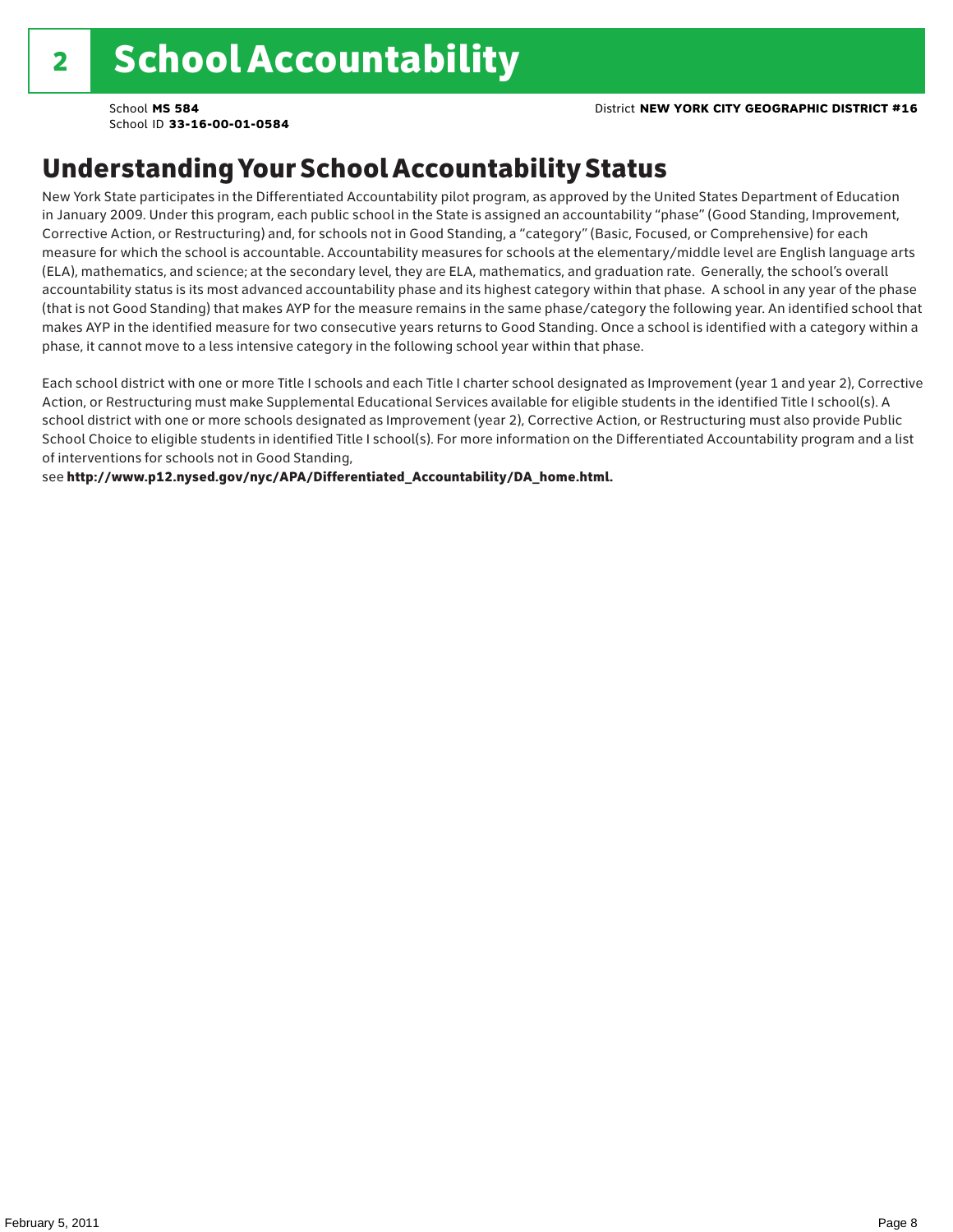### Understanding Your School Accountability Status (continued)

#### Phase **Phase** Phase/Category

Good Standing A school that has not been designated as Improvement, Corrective Action, or Restructuring.

Improvement (year 1) A school that failed to make AYP for two consecutive years on the same accountability measure; or a school that was designated as Improvement (year 1) in the current school year that made AYP for the identified measure and is in Good Standing.

Improvement (year 2) A school that was designated as a school in Improvement (year 1) in the current school year and failed to make AYP on the same accountability measure for which it was identified; or a school that was designated as Improvement (year 2) in the current school year that made AYP for the identified measure.

#### Improvement/Basic:

A school that failed to make AYP in ELA and/or math for one accountability group, but made AYP for the All Students group; or a school that failed to make AYP in only science or graduation rate. Improvement/Focused:

A school that failed to make AYP in ELA and/or math for more than one accountability group, but made AYP for the All Students group; or a school whose worst status is Improvement/Basic for at least two measures.

#### Improvement/Comprehensive:

A school that failed to make AYP in ELA and/or math for the All Students group; or a school that failed to make AYP in ELA and/or math for every accountability group for which there are at least two, but made AYP for the All Students group; or a school that failed to make AYP in ELA and/or math AND in science or graduation rate.

#### Corrective Action or Restructuring/Focused:

A school that failed to make AYP in ELA and/or math for one or more accountability groups, but made AYP for the All Students group; or a school that failed to make AYP in science or graduation rate but made AYP in ELA and math.

(year 1) in the current school year that made AYP for the identified measure. Corrective Action (year 2) A school that was designated as a school in Corrective Action (year 1) in the current school year that failed to make AYP on the same accountability measure for which it was identified; or a school that was designated as Corrective Action (year 2) in the current school year that made AYP for the identified

Corrective Action (year 1) A school that was designated as a school in Improvement (year 2) in the current school year and failed to make AYP on the same accountability measure for which it was identified; or a school that was designated as Corrective Action

Restructuring (year 1) A school that was designated as a school in Corrective Action (year 2) in the current school year and failed to make AYP on the same accountability measure for which it was identified; or a school that was designated as Restructuring (year 1) in the current school year that made AYP for the identified measure. Restructuring (year 2) A school that was designated as a school in Restructuring (year 1) in the current school year that failed to make AYP on the same accountability measure for which it was identified; or a school that was designated as Restructuring (year 2) in the current school year that made AYP for the identified measure. Restructuring (Advanced) A school that was designated as a school in Restructuring (year 2) in the current school year that failed to make AYP on the same accountability measure for which it was identified; or a school that was designated as Restructuring (Advanced) in the current school year that made AYP for the identified measure.

Corrective Action or Restructuring/Comprehensive: A school that failed to make AYP in ELA and/or math for the All Students group; or a school that failed to make AYP in ELA and/or math for every accountability group except the All Students group for which there are at least two, but made AYP for the All Students group; or a school that failed to make AYP in ELA and/or math AND in science or graduation rate.

SURR: A school that is identified for registration review (SURR) during a school year in which it is designated as a school in Improvement or Corrective Action shall, in the next school year, be designated as Restructuring (year 1)/Comprehensive.

Pending - A school's status is "Pending" if the school requires special evaluation procedures and they have not yet been completed.

measure.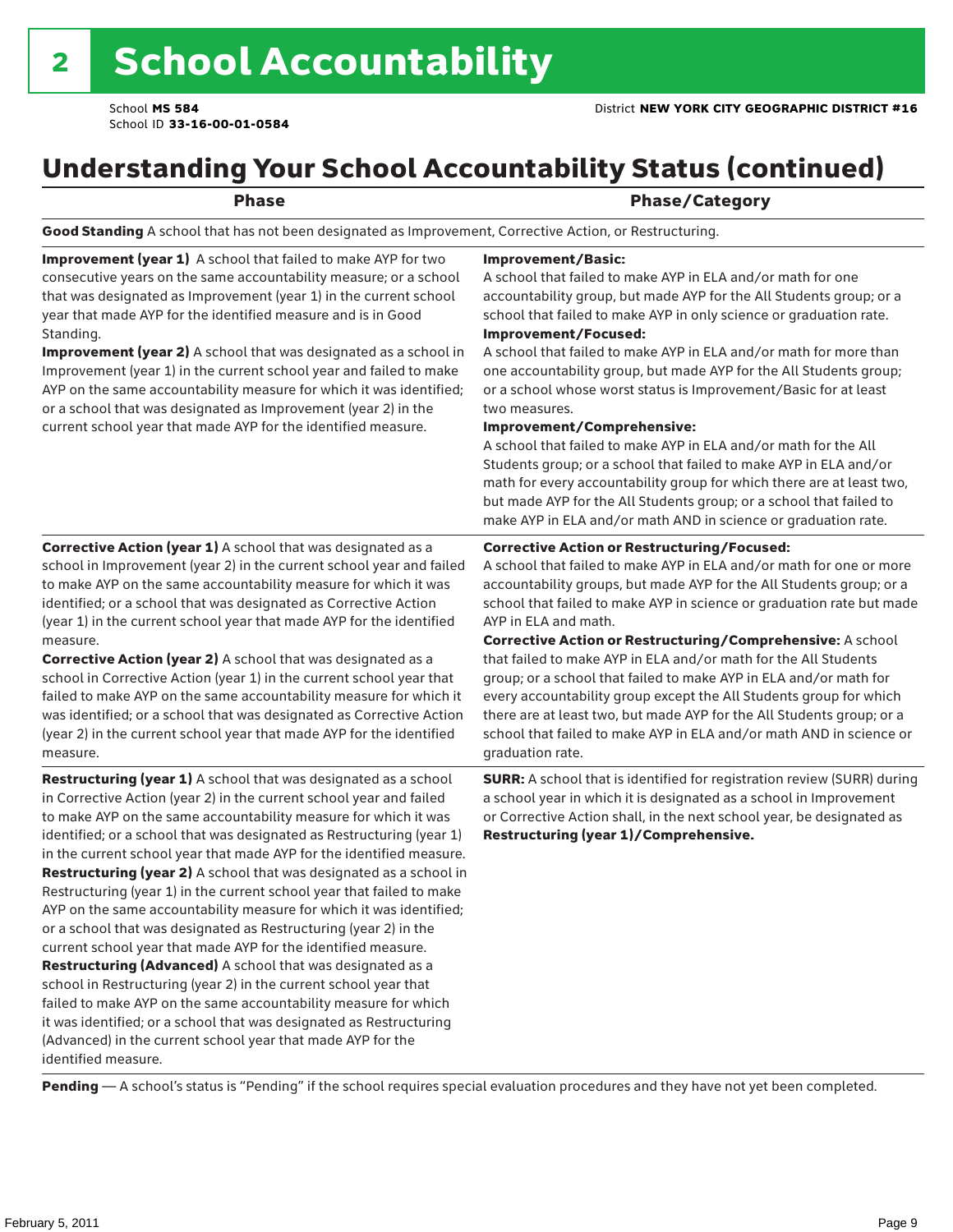# 2 School Accountability

School ID **33-16-00-01-0584**

### Summary

| <b>Overall Accountability</b><br>Status $(2010 - 11)$ | <b>In Good Standing</b> |                                                         |                        |  |  |  |
|-------------------------------------------------------|-------------------------|---------------------------------------------------------|------------------------|--|--|--|
|                                                       |                         | <b>Elementary/Middle Level</b>                          | <b>Secondary Level</b> |  |  |  |
|                                                       | <b>ELA</b>              | In Good Standing                                        | ELA                    |  |  |  |
|                                                       | Math                    | In Good Standing                                        | Math                   |  |  |  |
|                                                       | Science                 | In Good Standing                                        | <b>Graduation Rate</b> |  |  |  |
| <b>Title I Part A Funding</b>                         |                         | <b>Years the School Received Title I Part A Funding</b> |                        |  |  |  |

### **2008–09 2009–10 2010–11** YES YES YES

#### On which accountability measures did this school make Adequate Yearly Progress (AYP) and which groups made AYP on each measure?

|                                                     | <b>Elementary/Middle Level</b> |                     |               | <b>Secondary Level</b> |             |                        |  |
|-----------------------------------------------------|--------------------------------|---------------------|---------------|------------------------|-------------|------------------------|--|
|                                                     | English                        |                     |               | English                |             |                        |  |
| <b>Student Groups</b>                               | Language Arts                  | Mathematics         | Science       | Language Arts          | Mathematics | <b>Graduation Rate</b> |  |
| <b>All Students</b>                                 | X                              |                     | v             |                        |             |                        |  |
| <b>Ethnicity</b>                                    |                                |                     |               |                        |             |                        |  |
| American Indian or Alaska Native                    |                                |                     |               |                        |             |                        |  |
| <b>Black or African American</b>                    | X                              | V                   |               |                        |             |                        |  |
| Hispanic or Latino                                  |                                |                     |               |                        |             |                        |  |
| Asian or Native Hawaiian/Other Pacific<br>Islander  |                                |                     |               |                        |             |                        |  |
| White                                               |                                |                     |               |                        |             |                        |  |
| Multiracial                                         |                                |                     |               |                        |             |                        |  |
| <b>Other Groups</b>                                 |                                |                     |               |                        |             |                        |  |
| <b>Students with Disabilities</b>                   | X                              | X                   |               |                        |             |                        |  |
| Limited English Proficient                          |                                |                     |               |                        |             |                        |  |
| Economically Disadvantaged                          | X                              |                     |               |                        |             |                        |  |
| <b>Student groups making</b><br>AYP in each subject | $\mathbf{X}$ 0 of 4            | $\mathsf{X}$ 3 of 4 | $\vee$ 1 of 1 |                        |             |                        |  |

#### AYP Status



Made AYP Using Safe Harbor Target

✘ Did not make AYP

— Insufficient Number of Students to Determine AYP Status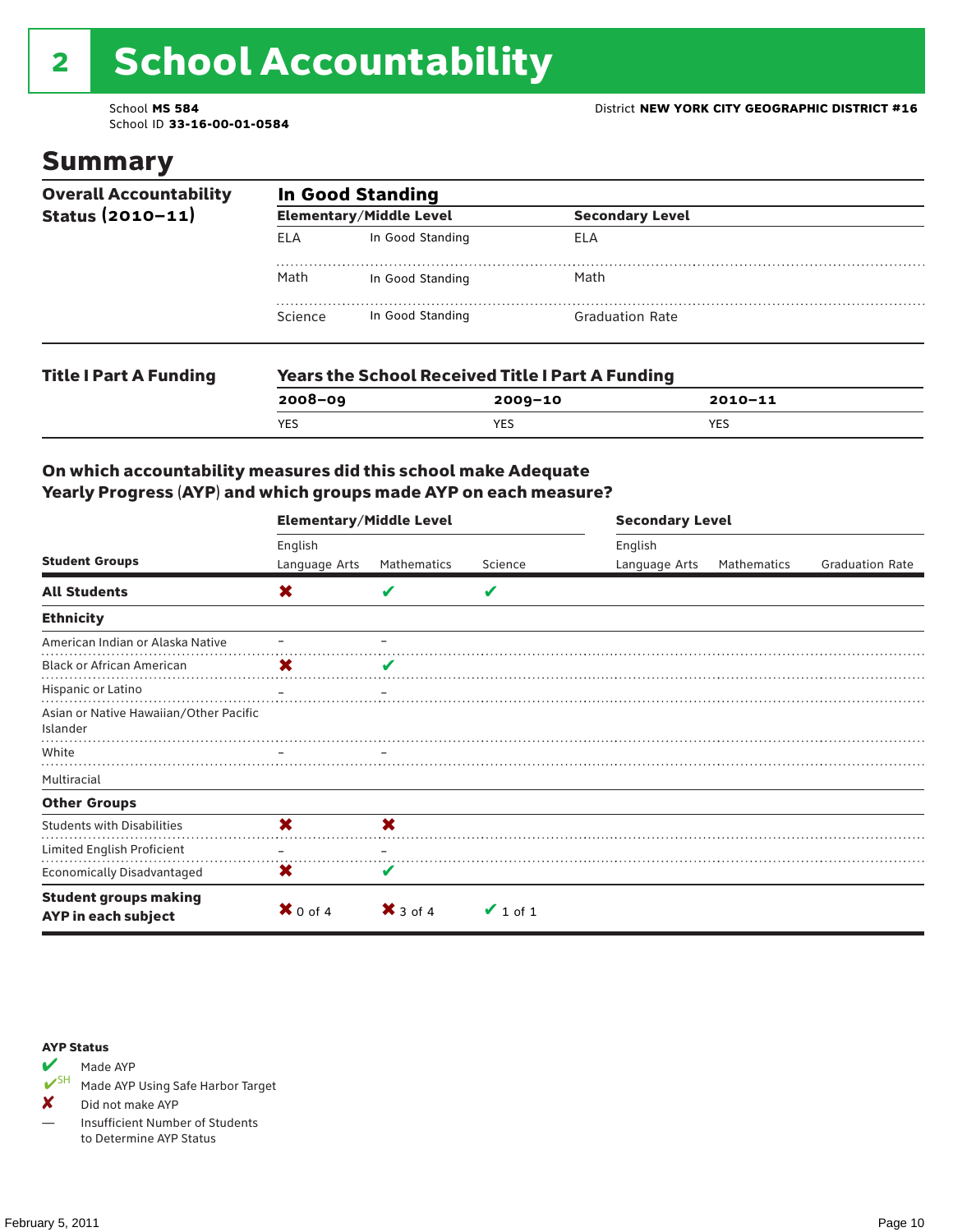### **Elementary/Middle-Level English Language Arts**

| <b>Accountability Status</b><br>for This Subject<br>$(2010 - 11)$ |        | In Good Standing                                   |
|-------------------------------------------------------------------|--------|----------------------------------------------------|
| <b>Accountability Measures</b>                                    | 0 of 4 | Student groups making AYP in English language arts |
|                                                                   |        | Did not make AYP                                   |
|                                                                   |        |                                                    |

#### How did students in each accountability group perform on **elementary/middle-level English language arts accountability measures?**

|                                                          | <b>Participation</b><br><b>AYP</b> |           | <b>Test Performance</b> |                         | <b>Performance Objectives</b> |           |                    |             |
|----------------------------------------------------------|------------------------------------|-----------|-------------------------|-------------------------|-------------------------------|-----------|--------------------|-------------|
| <b>Student Group</b>                                     |                                    | Met       | Percentage              | Met                     | Performance                   | Effective | Safe Harbor Target |             |
| (Total: Continuous Enrollment)                           | <b>Status</b>                      | Criterion | <b>Tested</b>           | Criterion               | Index                         | AMO       | 2009-10            | $2010 - 11$ |
| <b>Accountability Groups</b>                             |                                    |           |                         |                         |                               |           |                    |             |
| <b>All Students (245:219)</b>                            | X                                  | V         | 97%                     | X                       | 127                           | 147       | 147                | 92          |
| <b>Ethnicity</b>                                         |                                    |           |                         |                         |                               |           |                    |             |
| American Indian or Alaska Native (3:3)                   | $\qquad \qquad -$                  |           |                         |                         |                               |           |                    |             |
| Black or African American (212:191)                      | X                                  |           | 97%                     | X                       | 126                           | 147       | 147#               | 92          |
| Hispanic or Latino (29:24)                               |                                    |           |                         |                         |                               |           |                    |             |
| Asian or Native Hawaiian/Other Pacific<br>Islander (0:0) |                                    |           |                         |                         |                               |           |                    |             |
| White $(1:1)$                                            |                                    |           |                         |                         |                               |           |                    |             |
| Multiracial (0:0)                                        |                                    |           |                         |                         |                               |           |                    |             |
| <b>Other Groups</b>                                      |                                    |           |                         |                         |                               |           |                    |             |
| Students with Disabilities (98:47)                       | $\overline{\textbf{x}}$            | v         | 95%                     | $\overline{\textbf{x}}$ | 104                           | 141       | 118                | 54          |
| Limited English Proficient (7:4)                         |                                    |           |                         |                         |                               |           |                    |             |
| Economically Disadvantaged (238:214)                     | X                                  | v         | 97%                     | $\overline{\textbf{x}}$ | 127                           | 147       | 147#               | 91          |
| <b>Final AYP Determination</b>                           | $\mathbf{X}$ 0 of 4                |           |                         |                         |                               |           |                    |             |
| <b>Non-Accountability Groups</b>                         |                                    |           |                         |                         |                               |           |                    |             |
| Female (117:108)                                         |                                    |           | 97%                     |                         | 124                           | 145       |                    |             |
| Male (128:111)                                           |                                    |           | 96%                     |                         | 130                           | 145       |                    |             |
| Migrant (0:0)                                            |                                    |           |                         |                         |                               |           |                    |             |

#### Symbols

- Made AYP<br> **V**SH Made AVP Made AYP Using Safe Harbor Target
- X Did not make AYP
- Fewer Than 40 Total/Fewer Than 30 Continuous Enrollment
- ‡ Did not qualify for Safe Harbor

note: See *Useful Terms for Understanding Accountability*  for explanations and definitions of terms and table labels used on this page.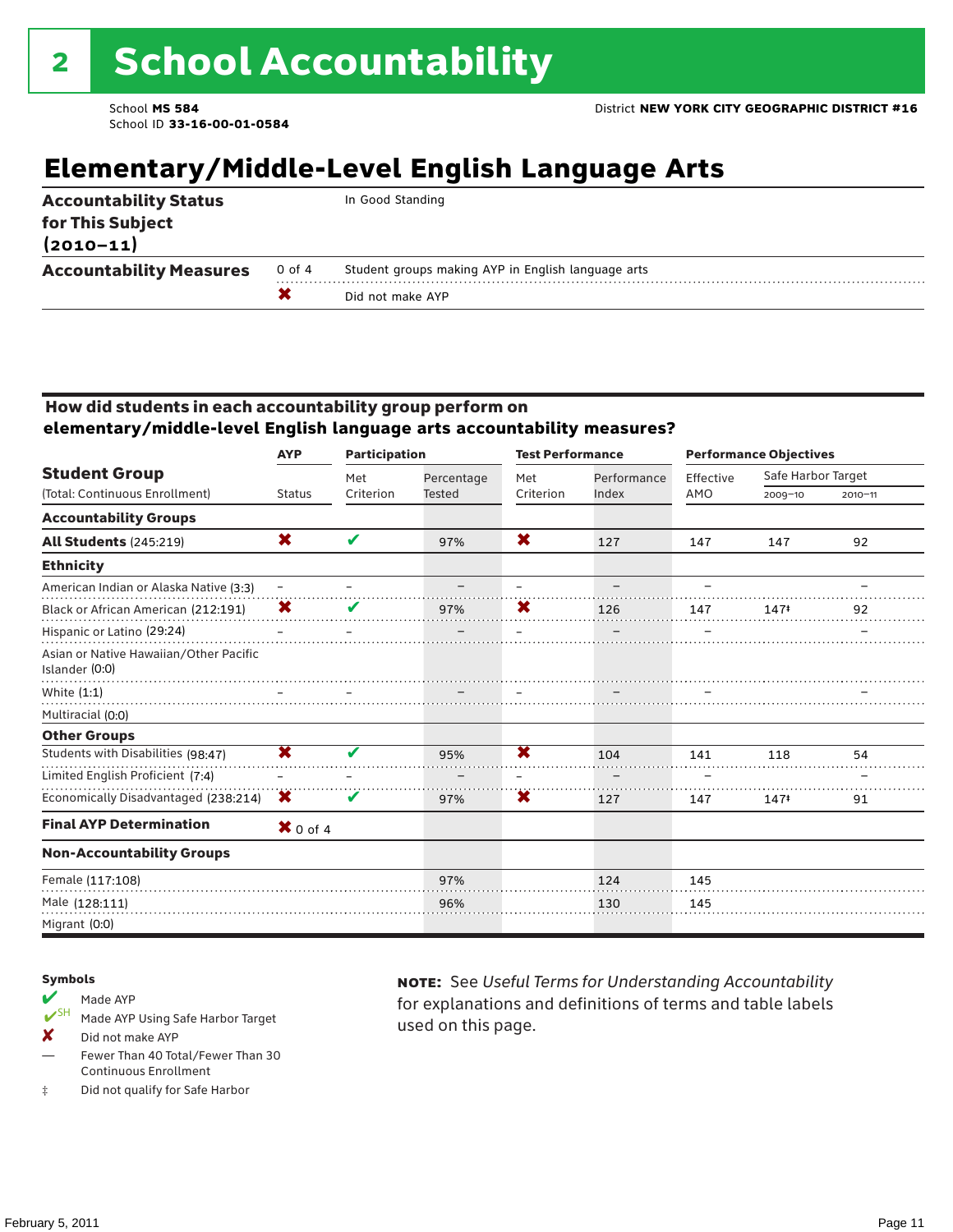### **Elementary/Middle-Level Mathematics**

| $(2010 - 11)$                                                                        |  |
|--------------------------------------------------------------------------------------|--|
| <b>Accountability Measures</b><br>Student groups making AYP in mathematics<br>3 of 4 |  |
| Did not make AYP                                                                     |  |

#### How did students in each accountability group perform on **elementary/middle-level mathematics accountability measures?**

|                                                          | <b>AYP</b>              | <b>Participation</b> |               | <b>Test Performance</b>    |             |           | <b>Performance Objectives</b> |             |
|----------------------------------------------------------|-------------------------|----------------------|---------------|----------------------------|-------------|-----------|-------------------------------|-------------|
| <b>Student Group</b>                                     |                         | Met                  | Percentage    | Met                        | Performance | Effective | Safe Harbor Target            |             |
| (Total: Continuous Enrollment)                           | <b>Status</b>           | Criterion            | <b>Tested</b> | Criterion                  | Index       | AMO       | $2009 - 10$                   | $2010 - 11$ |
| <b>Accountability Groups</b>                             |                         |                      |               |                            |             |           |                               |             |
| <b>All Students (243:222)</b>                            | V                       | ✔                    | 98%           | $\boldsymbol{\mathcal{L}}$ | 141         | 128       |                               |             |
| <b>Ethnicity</b>                                         |                         |                      |               |                            |             |           |                               |             |
| American Indian or Alaska Native (3:3)                   | $\qquad \qquad -$       |                      |               |                            |             |           |                               |             |
| Black or African American (210:192)                      | V                       |                      | 98%           |                            | 141         | 127       |                               |             |
| Hispanic or Latino (29:26)                               |                         |                      |               |                            |             |           |                               |             |
| Asian or Native Hawaiian/Other Pacific<br>Islander (0:0) |                         |                      |               |                            |             |           |                               |             |
| White $(1:1)$                                            |                         |                      |               |                            |             |           |                               |             |
| Multiracial (0:0)                                        |                         |                      |               |                            |             |           |                               |             |
| <b>Other Groups</b>                                      |                         |                      |               |                            |             |           |                               |             |
| Students with Disabilities (94:46)                       | $\overline{\textbf{x}}$ | ✔                    | 95%           | $\overline{\textbf{x}}$    | 100         | 121       | 119                           | 75          |
| Limited English Proficient (7:5)                         |                         |                      |               |                            |             |           |                               |             |
| Economically Disadvantaged (236:217)                     | V                       | V                    | 98%           | V                          | 141         | 127       |                               |             |
| <b>Final AYP Determination</b>                           | $X$ 3 of 4              |                      |               |                            |             |           |                               |             |
| <b>Non-Accountability Groups</b>                         |                         |                      |               |                            |             |           |                               |             |
| Female (116:108)                                         |                         |                      | 97%           |                            | 138         | 125       |                               |             |
| Male (127:114)                                           |                         |                      | 98%           |                            | 145         | 125       |                               |             |
| Migrant (0:0)                                            |                         |                      |               |                            |             |           |                               |             |

#### Symbols

### Made AYP<br> **V**SH Made AVP

- Made AYP Using Safe Harbor Target
- X Did not make AYP
- Fewer Than 40 Total/Fewer Than 30 Continuous Enrollment
- ‡ Did not qualify for Safe Harbor

note: See *Useful Terms for Understanding Accountability*  for explanations and definitions of terms and table labels used on this page.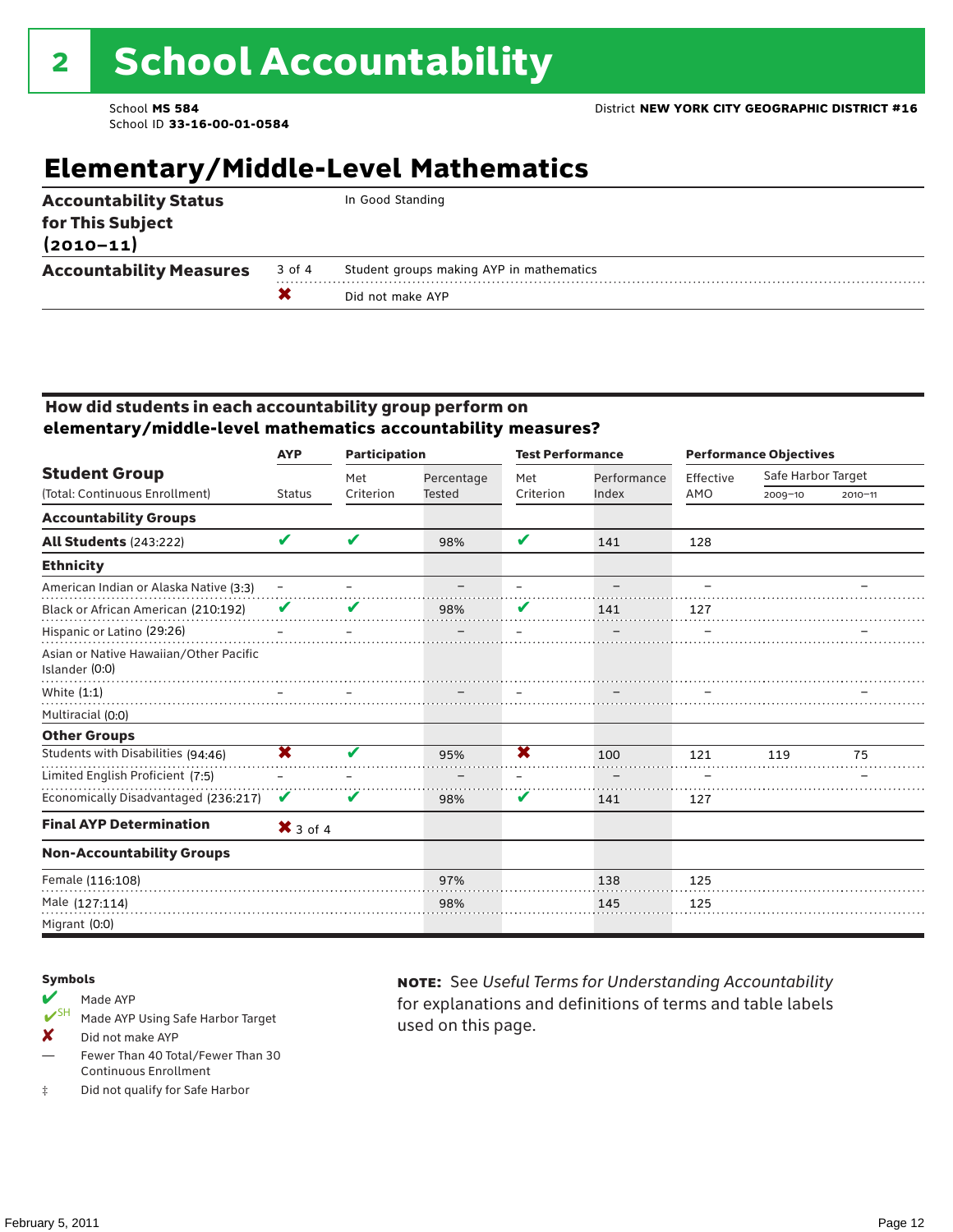### Elementary/Middle-Level Science

|                                   |        | Made AYP                             |
|-----------------------------------|--------|--------------------------------------|
| <b>Accountability Measures</b>    | 1 of 1 | Student groups making AYP in science |
| for This Subject<br>$(2010 - 11)$ |        |                                      |
| <b>Accountability Status</b>      |        | In Good Standing                     |

#### How did students in each accountability group perform on elementary/middle-level science accountability measures?

|                                                          | <b>AYP</b>          |                                     | <b>Participation</b> |                             | <b>Test Performance</b> |                      | <b>Performance Objectives</b> |                                |             |  |
|----------------------------------------------------------|---------------------|-------------------------------------|----------------------|-----------------------------|-------------------------|----------------------|-------------------------------|--------------------------------|-------------|--|
| <b>Student Group</b><br>(Total: Continuous Enrollment)   |                     | Safe Harbor<br>Status Qualification | Met<br>Criterion     | Percentage<br><b>Tested</b> | Met<br>Criterion        | Performance<br>Index | State<br>Standard             | Progress Target<br>$2009 - 10$ | $2010 - 11$ |  |
| <b>Accountability Groups</b>                             |                     |                                     |                      |                             |                         |                      |                               |                                |             |  |
|                                                          |                     |                                     |                      |                             |                         |                      |                               |                                |             |  |
| All Students (88:76)                                     | V                   | <b>Oualified</b>                    | V                    | 86%                         | V                       | 100                  | 100                           |                                |             |  |
| <b>Ethnicity</b>                                         |                     |                                     |                      |                             |                         |                      |                               |                                |             |  |
| American Indian or Alaska Native (0:0)                   |                     |                                     |                      |                             |                         |                      |                               |                                |             |  |
| Black or African American (79:68)                        |                     | Did not qualify                     |                      | 86%                         | X                       | 99                   | 100                           | 100                            | 100         |  |
| Hispanic or Latino (8:7)                                 |                     |                                     |                      |                             |                         |                      |                               |                                |             |  |
| Asian or Native Hawaiian/Other Pacific<br>Islander (0:0) |                     |                                     |                      |                             |                         |                      |                               |                                |             |  |
| White $(1:1)$                                            |                     |                                     |                      |                             |                         |                      |                               |                                |             |  |
| Multiracial (0:0)                                        |                     |                                     |                      |                             |                         |                      |                               |                                |             |  |
| <b>Other Groups</b>                                      |                     |                                     |                      |                             |                         |                      |                               |                                |             |  |
| Students with Disabilities (14:12)                       |                     |                                     |                      |                             |                         |                      |                               |                                |             |  |
| Limited English Proficient (3:2)                         |                     |                                     |                      |                             |                         |                      |                               |                                |             |  |
| Economically Disadvantaged (84:72)                       |                     | Did not qualify                     | V                    | 86%                         | X                       | 97                   | 100                           | 100                            | 98          |  |
| <b>Final AYP Determination</b>                           | $\mathbf{V}$ 1 of 1 |                                     |                      |                             |                         |                      |                               |                                |             |  |
| <b>Non-Accountability Groups</b>                         |                     |                                     |                      |                             |                         |                      |                               |                                |             |  |
| Female (44:38)                                           |                     |                                     |                      | 86%                         |                         | 108                  | 100                           |                                |             |  |
| Male (44:38)                                             |                     |                                     |                      | 86%                         |                         | 92                   | 100                           |                                |             |  |
| Migrant (0:0)                                            |                     |                                     |                      |                             |                         |                      |                               |                                |             |  |

#### Symbols

- $M$  Made AYP
- X Did not make AYP
- Fewer Than 40 Total/Fewer Than 30 Continuous Enrollment

note: See *Useful Terms for Understanding Accountability*  for explanations and definitions of terms and table labels used on this page.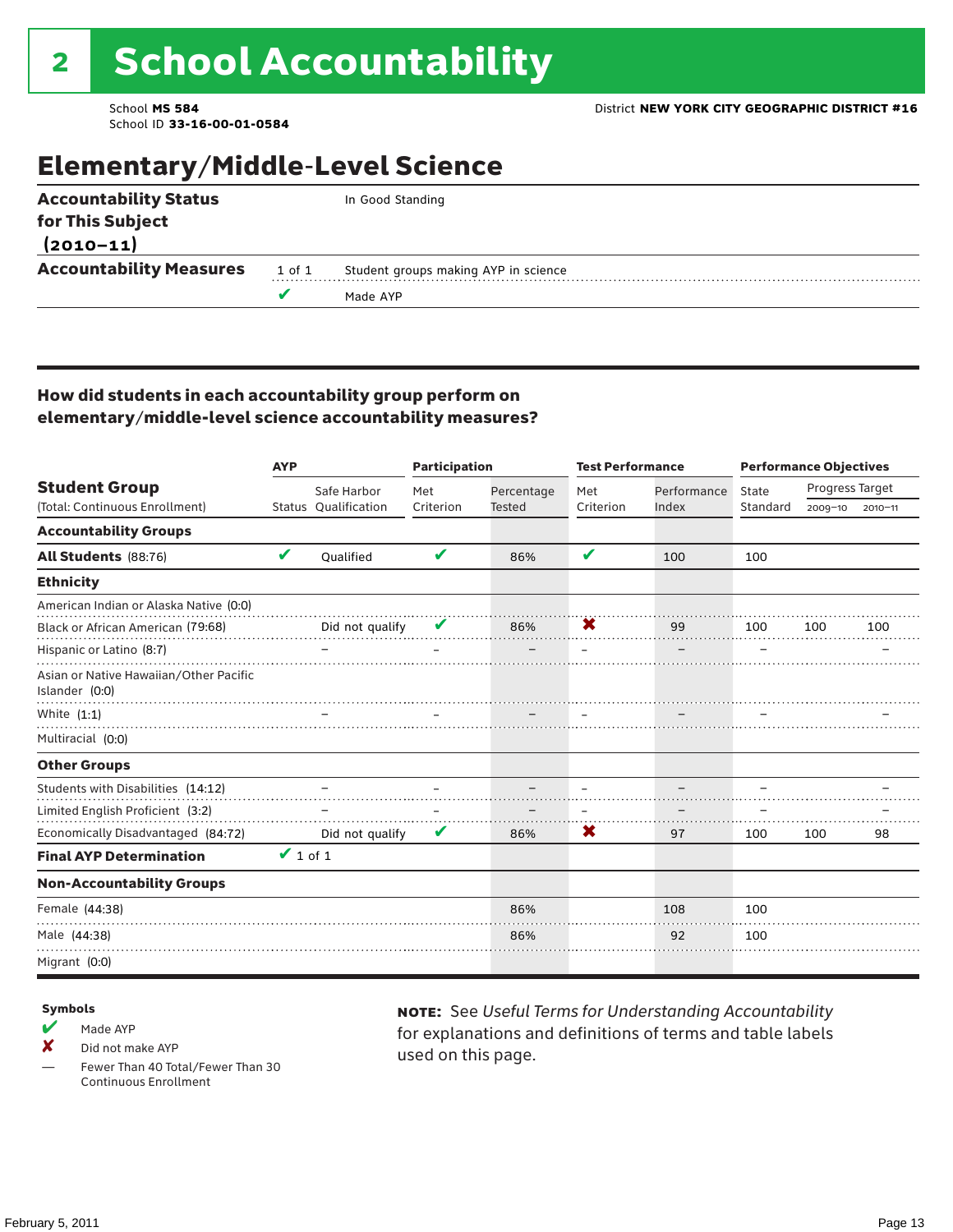### Summary of 2009–10 **School Performance**

Performance on the State assessments in English language arts, mathematics, and science at the elementary and middle levels is reported in terms of mean scores and the percentage of tested students scoring at or above Level 2, Level 3, and Level 4. Performance on the State assessments in ELA and mathematics at the secondary level is reported in terms of the percentage of students in a cohort scoring at these levels.

|                              | Percentage of students that<br>scored at or above Level 3 | Total<br>Tested |      |
|------------------------------|-----------------------------------------------------------|-----------------|------|
| <b>English Language Arts</b> | 0%                                                        | 50%             | 100% |
| Grade 6                      | 10%                                                       |                 | 60   |
| Grade 7                      | 9%                                                        |                 | 90   |
| Grade 8                      | 6%                                                        |                 | 85   |
| <b>Mathematics</b>           |                                                           |                 |      |
| Grade 6                      | 26%                                                       |                 | 61   |
| Grade 7                      | 19%                                                       |                 | 90   |
| Grade 8                      | 11%                                                       |                 | 87   |
| <b>Science</b>               |                                                           |                 |      |
| Grade 8                      | 25%                                                       |                 | 76   |

School **MS 584** District **NEW YORK CITY GEOGRAPHIC DISTRICT #16**

#### About the Performance Level Descriptors

#### Level 1: Not Meeting Learning Standards.

Student performance does not demonstrate an understanding of the content expected in the subject and grade level.

#### Level 2: Partially Meeting Learning Standards.

Student performance demonstrates a partial understanding of the content expected in the subject and grade level.

#### Level 3: Meeting Learning Standards.

Student performance demonstrates an understanding of the content expected in the subject and grade level.

#### Level 4: Meeting Learning Standards with Distinction.

Student performance demonstrates a thorough understanding of the content expected in the subject and grade level.

#### How are Need/Resource Capacity (N/RC) categories determined?

Districts are divided into high, average, and low need categories based on their ability to meet the special needs of their students with local resources. Districts in the high need category are subdivided into four categories based on enrollment size and, in some cases, number of students per square mile. More information about the categories can be found in the *Report to the Governor and the Legislature on the Educational Status of the*  State's Schools at www.p12.nysed.gov/irts.

In this section, this school's performance is compared with<br>that of the school district and multigazine also taken idea In this section, this school's performance is compared that of the school district and public schools Statewide.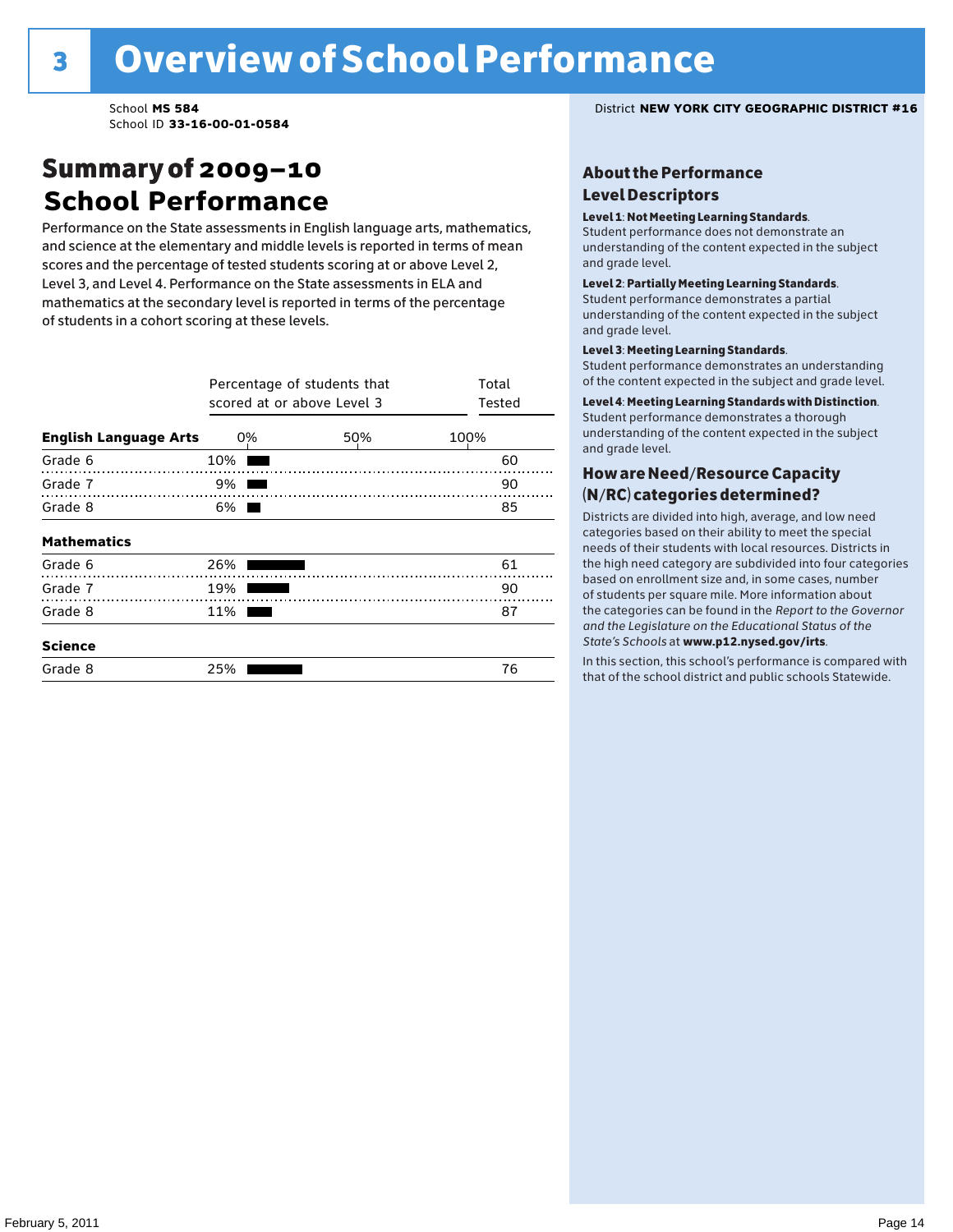## **This School's Results in Grade 6 English Language Arts**

|                                        |                                 |         | <b>This School</b> |         |     |                                 |       |                                 | <b>School District</b> |         |     |                |    | <b>NY State Public</b>          |         |                |  |
|----------------------------------------|---------------------------------|---------|--------------------|---------|-----|---------------------------------|-------|---------------------------------|------------------------|---------|-----|----------------|----|---------------------------------|---------|----------------|--|
|                                        |                                 |         |                    |         |     | Percentage scoring at level(s): |       | Percentage scoring at level(s): |                        |         |     |                |    | Percentage scoring at level(s): |         |                |  |
|                                        |                                 | $2 - 4$ |                    | $3 - 4$ |     | 4                               |       |                                 | $2 - 4$                | $3 - 4$ |     | $\overline{4}$ |    | $2 - 4$                         | $3 - 4$ | $\overline{4}$ |  |
| 2010 Mean Score: 647                   | *Range: 644-785 662-785 694-785 |         |                    |         |     |                                 |       |                                 |                        |         |     |                |    |                                 |         |                |  |
| 2009 Mean Score: 653                   | 100%                            |         | 99%                |         |     |                                 |       |                                 | 99%                    |         |     |                |    | 100%<br>89%                     | 81%     |                |  |
| 2009-10<br>.<br>$2008 - 09$<br>a sa ta |                                 | 62%     |                    | 10%     | 63% |                                 | 0% 0% |                                 | 70%                    | 18%     | 57% | 0%             | 2% |                                 | 54%     | 9%<br>7%       |  |
| Number of Tested Students:             |                                 | 37      | 87                 | 6       | 55  | 0                               | 0     |                                 | 446 690                | 117 396 |     | $\overline{2}$ | 13 |                                 |         |                |  |

| <b>Results by</b>                               |              | 2009-10 School Year |                                 |    |                | 2008-09 School Year |                                 |    |  |
|-------------------------------------------------|--------------|---------------------|---------------------------------|----|----------------|---------------------|---------------------------------|----|--|
| <b>Student Group</b>                            | Total        |                     | Percentage scoring at level(s): |    | Total          |                     | Percentage scoring at level(s): |    |  |
|                                                 | Tested       | $2 - 4$             | $3 - 4$                         | 4  | Tested         | $2 - 4$             | $3 - 4$                         | 4  |  |
| <b>All Students</b>                             | 60           | 62%                 | 10%                             | 0% | 88             | 99%                 | 63%                             | 0% |  |
| Female                                          | 27           | 59%                 | 19%                             | 0% | 44             | 100%                | 61%                             | 0% |  |
| Male                                            | 33           | 64%                 | 3%                              | 0% | 44             | 98%                 | 64%                             | 0% |  |
| American Indian or Alaska Native                | $\mathbf{1}$ |                     |                                 |    | $\overline{2}$ |                     |                                 |    |  |
| Black or African American                       | 53           | 60%                 | 9%                              | 0% | 73             | 100%                | 63%                             | 0% |  |
| Hispanic or Latino                              | 6            |                     |                                 |    | 13             |                     |                                 |    |  |
| Asian or Native Hawaiian/Other Pacific Islander |              |                     |                                 |    |                |                     |                                 |    |  |
| White                                           |              |                     |                                 |    |                |                     |                                 |    |  |
| Multiracial                                     |              |                     |                                 |    |                |                     |                                 |    |  |
| Small Group Totals                              | 7            | 71%                 | 14%                             | 0% | 15             | 93%                 | 60%                             | 0% |  |
| <b>General-Education Students</b>               | 46           | 70%                 | 13%                             | 0% | 70             | 100%                | 76%                             | 0% |  |
| <b>Students with Disabilities</b>               | 14           | 36%                 | 0%                              | 0% | 18             | 94%                 | 11%                             | 0% |  |
| English Proficient                              | 58           |                     |                                 |    | 86             |                     |                                 |    |  |
| Limited English Proficient                      | 2            |                     |                                 |    | 2              |                     |                                 |    |  |
| Economically Disadvantaged                      | 59           |                     |                                 |    | 81             | 99%                 | 60%                             | 0% |  |
| Not Disadvantaged                               | 1            |                     |                                 |    | 7              | 100%                | 86%                             | 0% |  |
| Migrant                                         |              |                     |                                 |    |                |                     |                                 |    |  |
| Not Migrant                                     | 60           | 62%                 | 10%                             | 0% | 88             | 99%                 | 63%                             | 0% |  |

**NOTES** 

The – symbol indicates that data for a group of students have been suppressed. If a group has fewer than five students,<br>data for that group and the next smallest group(s) are suppressed to protect the privacy of individual

| * These ranges are for 2009-10 data only. Ranges for the 2008-09 data are available in the 2008-09 Accountability and Overview Reports.<br><b>Other</b> |        | 2009-10 School Year         |              |     | 2008-09 School Year |                             |         |     |
|---------------------------------------------------------------------------------------------------------------------------------------------------------|--------|-----------------------------|--------------|-----|---------------------|-----------------------------|---------|-----|
| <b>Assessments</b>                                                                                                                                      | Total  | Number scoring at level(s): |              |     | Total               | Number scoring at level(s): |         |     |
|                                                                                                                                                         | Tested | $2 - 4$                     | $3 - 4$<br>4 |     | Tested              | $2 - 4$                     | $3 - 4$ |     |
| New York State Alternate Assessment<br>(NYSAA): Grade 6 Equivalent                                                                                      | 0      |                             |              |     | 0                   |                             |         |     |
| New York State English as a Second Language<br>Achievement Test (NYSESLAT) <sup>t</sup> : Grade 6                                                       | 0      | N/A                         | N/A          | N/A |                     | N/A                         | N/A     | N/A |
|                                                                                                                                                         | Total  |                             |              |     | Total               |                             |         |     |
| Recently Arrived LEP Students NOT Tested on<br>the ELA NYSTP: Grade 6                                                                                   | 0      | N/A                         | N/A          | N/A | N/A                 | N/A                         | N/A     | N/A |

February 5, 2011 **Page 15** † These counts represent recently arrived LEP students who used the NYSESLAT to fulfill the English language arts participation requirement.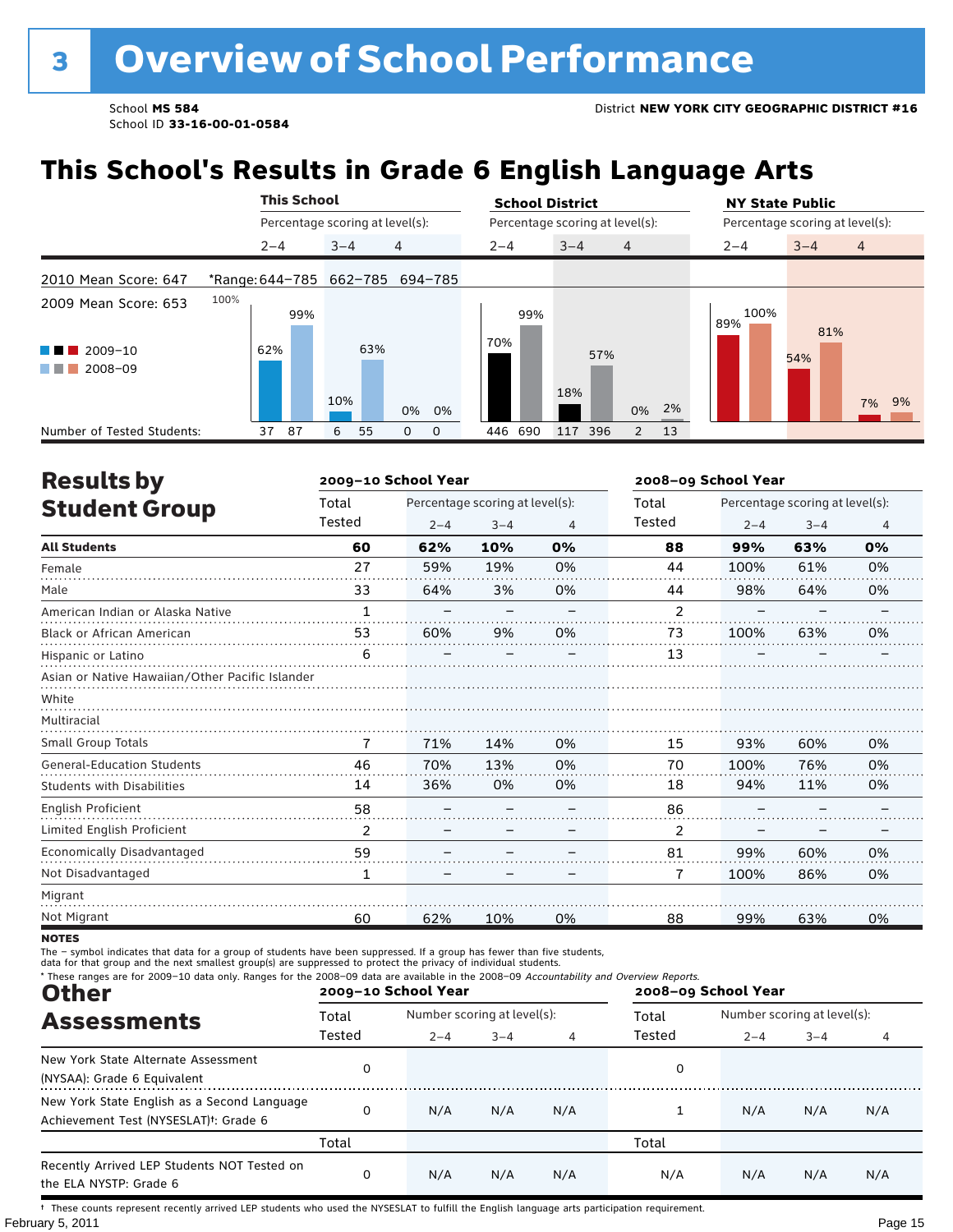### **This School's Results in Grade 6 Mathematics**

|                                                    |                                 |         | <b>This School</b> |         |                                 |                |    | <b>School District</b> |                                 |         |         |                |    | <b>NY State Public</b>          |  |            |                |
|----------------------------------------------------|---------------------------------|---------|--------------------|---------|---------------------------------|----------------|----|------------------------|---------------------------------|---------|---------|----------------|----|---------------------------------|--|------------|----------------|
|                                                    |                                 |         |                    |         | Percentage scoring at level(s): |                |    |                        | Percentage scoring at level(s): |         |         |                |    | Percentage scoring at level(s): |  |            |                |
|                                                    |                                 | $2 - 4$ |                    | $3 - 4$ |                                 | 4              |    |                        | $2 - 4$                         | $3 - 4$ |         | $\overline{4}$ |    | $2 - 4$                         |  | $3 - 4$    | $\overline{4}$ |
| 2010 Mean Score: 653                               | *Range: 640-780 674-780 699-780 |         |                    |         |                                 |                |    |                        |                                 |         |         |                |    |                                 |  |            |                |
| 2009 Mean Score: 662                               | 100%                            |         | 96%                |         |                                 |                |    |                        | 90%                             |         |         |                |    | 92% 96%                         |  |            |                |
| $2009 - 10$<br><b>Contract Contract</b><br>2008-09 |                                 | 69%     |                    |         | 65%                             |                |    |                        | 79%                             |         | 63%     |                |    |                                 |  | 83%<br>61% |                |
|                                                    |                                 |         |                    | 26%     |                                 | 3%             | 9% |                        |                                 | 31%     |         | 7%             | 9% |                                 |  |            | 27% 28%        |
| Number of Tested Students:                         |                                 | 42      | 82                 | 16      | 55                              | $\overline{2}$ | 8  |                        | 624<br>505                      |         | 198 437 | 46             | 60 |                                 |  |            |                |

| <b>Results by</b>                               |              | 2009-10 School Year |                                 |     | 2008-09 School Year |                                 |         |     |  |  |
|-------------------------------------------------|--------------|---------------------|---------------------------------|-----|---------------------|---------------------------------|---------|-----|--|--|
| <b>Student Group</b>                            | Total        |                     | Percentage scoring at level(s): |     | Total               | Percentage scoring at level(s): |         |     |  |  |
|                                                 | Tested       | $2 - 4$             | $3 - 4$                         | 4   | Tested              | $2 - 4$                         | $3 - 4$ | 4   |  |  |
| <b>All Students</b>                             | 61           | 69%                 | 26%                             | 3%  | 85                  | 96%                             | 65%     | 9%  |  |  |
| Female                                          | 28           | 75%                 | 25%                             | 0%  | 41                  | 95%                             | 59%     | 2%  |  |  |
| Male                                            | 33           | 64%                 | 27%                             | 6%  | 44                  | 98%                             | 70%     | 16% |  |  |
| American Indian or Alaska Native                | $\mathbf{1}$ |                     |                                 |     | 2                   |                                 |         |     |  |  |
| <b>Black or African American</b>                | 53           | 70%                 | 28%                             | 2%  | 71                  | 96%                             | 66%     | 10% |  |  |
| Hispanic or Latino                              |              |                     |                                 |     | 12                  |                                 |         |     |  |  |
| Asian or Native Hawaiian/Other Pacific Islander |              |                     |                                 |     |                     |                                 |         |     |  |  |
| White                                           |              |                     |                                 |     |                     |                                 |         |     |  |  |
| Multiracial                                     |              |                     |                                 |     |                     |                                 |         |     |  |  |
| <b>Small Group Totals</b>                       | 8            | 63%                 | 13%                             | 13% | 14                  | 100%                            | 57%     | 7%  |  |  |
| <b>General-Education Students</b>               | 45           | 80%                 | 33%                             | 4%  | 69                  | 97%                             | 67%     | 12% |  |  |
| <b>Students with Disabilities</b>               | 16           | 38%                 | 6%                              | 0%  | 16                  | 94%                             | 56%     | 0%  |  |  |
| <b>English Proficient</b>                       | 59           |                     |                                 |     | 82                  |                                 |         |     |  |  |
| Limited English Proficient                      | 2            |                     |                                 |     | 3                   |                                 |         |     |  |  |
| Economically Disadvantaged                      | 60           |                     |                                 |     | 79                  | 96%                             | 62%     | 9%  |  |  |
| Not Disadvantaged                               | 1            |                     |                                 |     | 6                   | 100%                            | 100%    | 17% |  |  |
| Migrant                                         |              |                     |                                 |     |                     |                                 |         |     |  |  |
| Not Migrant                                     | 61           | 69%                 | 26%                             | 3%  | 85                  | 96%                             | 65%     | 9%  |  |  |
|                                                 |              |                     |                                 |     |                     |                                 |         |     |  |  |

**NOTES** 

The – symbol indicates that data for a group of students have been suppressed. If a group has fewer than five students,<br>data for that group and the next smallest group(s) are suppressed to protect the privacy of individual

| * These ranges are for 2009-10 data only. Ranges for the 2008-09 data are available in the 2008-09 Accountability and Overview Reports.<br><b>Other</b> |        | 2009-10 School Year |                             | 2008-09 School Year |                             |         |  |  |  |  |
|---------------------------------------------------------------------------------------------------------------------------------------------------------|--------|---------------------|-----------------------------|---------------------|-----------------------------|---------|--|--|--|--|
| <b>Assessments</b>                                                                                                                                      | Total  |                     | Number scoring at level(s): | Total               | Number scoring at level(s): |         |  |  |  |  |
|                                                                                                                                                         | Tested | $2 - 4$             | $3 - 4$                     | Tested              | $2 - 4$                     | $3 - 4$ |  |  |  |  |
| New York State Alternate Assessment<br>(NYSAA): Grade 6 Equivalent                                                                                      |        |                     |                             |                     |                             |         |  |  |  |  |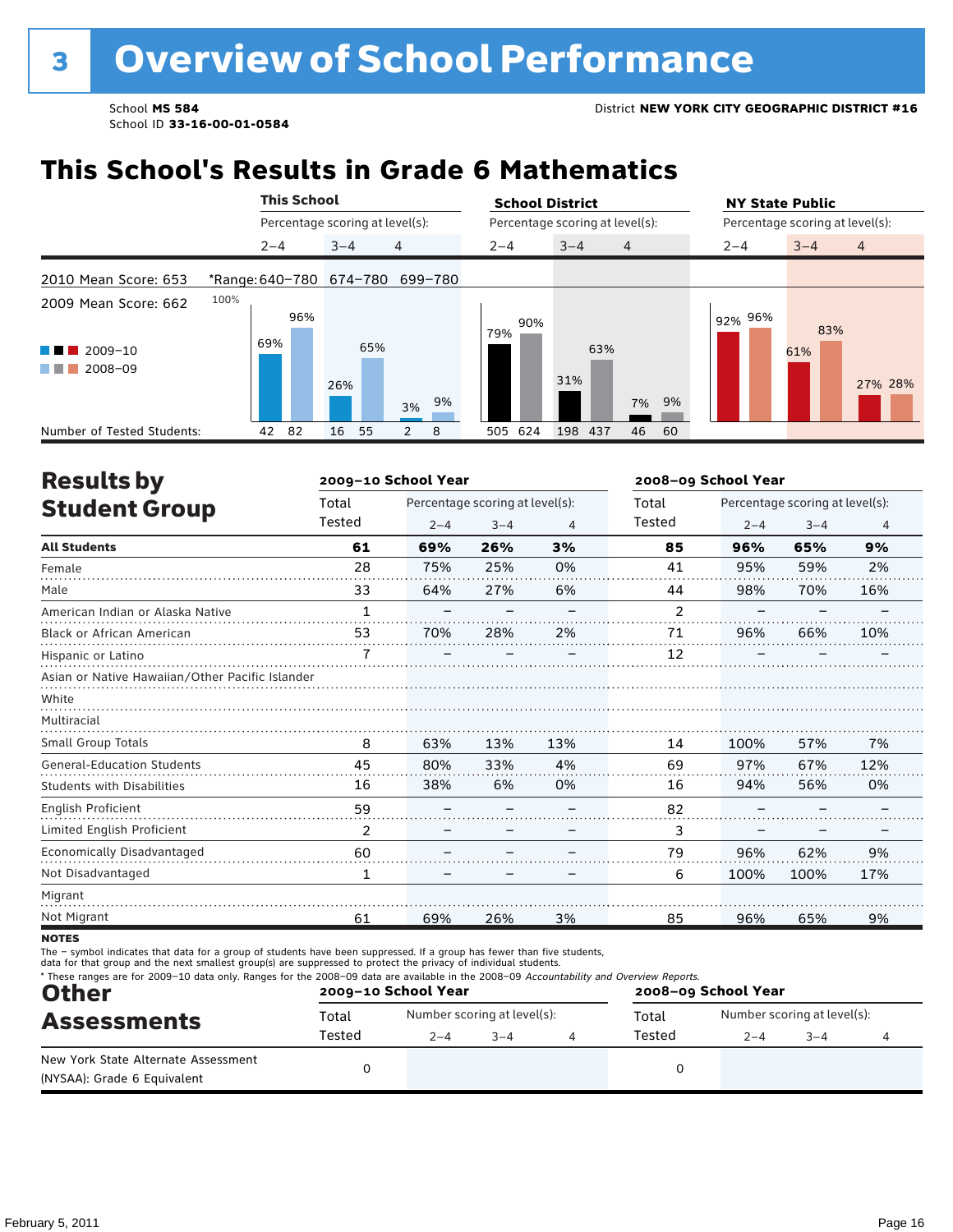## **This School's Results in Grade 7 English Language Arts**

|                                                                                |                                 | <b>This School</b>              |         |     |          | <b>School District</b>          |      |         |     |                |    | <b>NY State Public</b>          |            |                |  |  |
|--------------------------------------------------------------------------------|---------------------------------|---------------------------------|---------|-----|----------|---------------------------------|------|---------|-----|----------------|----|---------------------------------|------------|----------------|--|--|
|                                                                                |                                 | Percentage scoring at level(s): |         |     |          | Percentage scoring at level(s): |      |         |     |                |    | Percentage scoring at level(s): |            |                |  |  |
|                                                                                |                                 | $2 - 4$                         | $3 - 4$ |     | 4        | $2 - 4$                         |      | $3 - 4$ |     | $\overline{4}$ |    | $2 - 4$                         | $3 - 4$    | $\overline{4}$ |  |  |
| 2010 Mean Score: 647                                                           | *Range: 642-790 664-790 698-790 |                                 |         |     |          |                                 |      |         |     |                |    |                                 |            |                |  |  |
| 2009 Mean Score: 651<br>$\blacksquare$ 2009-10<br><b>The Common</b><br>2008-09 | 100%                            | 100%<br>69%                     | 9%      | 64% | 1%<br>1% | 74%                             | 100% | 21%     | 60% | 1%             | 0% | 100%<br>90%                     | 80%<br>50% | 11% 7%         |  |  |
| Number of Tested Students:                                                     |                                 | 92<br>62                        | 8       | 59  |          | 809<br>507                      |      | 143 485 |     | 8              | 4  |                                 |            |                |  |  |

| <b>Results by</b>                               |                | 2009-10 School Year |                                 | 2008-09 School Year |        |         |                                 |                |  |
|-------------------------------------------------|----------------|---------------------|---------------------------------|---------------------|--------|---------|---------------------------------|----------------|--|
| <b>Student Group</b>                            | Total          |                     | Percentage scoring at level(s): |                     | Total  |         | Percentage scoring at level(s): |                |  |
|                                                 | Tested         | $2 - 4$             | $3 - 4$                         | 4                   | Tested | $2 - 4$ | $3 - 4$                         | $\overline{4}$ |  |
| <b>All Students</b>                             | 90             | 69%                 | 9%                              | 1%                  | 92     | 100%    | 64%                             | 1%             |  |
| Female                                          | 42             | 67%                 | 7%                              | 0%                  | 46     | 100%    | 70%                             | 2%             |  |
| Male                                            | 48             | 71%                 | 10%                             | 2%                  | 46     | 100%    | 59%                             | 0%             |  |
| American Indian or Alaska Native                | $\mathfrak{p}$ |                     |                                 |                     |        |         |                                 |                |  |
| <b>Black or African American</b>                | 74             | 69%                 | 8%                              | 1%                  | 83     | 100%    | 67%                             | 1%             |  |
| Hispanic or Latino                              | 14             |                     |                                 |                     | 9      | 100%    | 33%                             | 0%             |  |
| Asian or Native Hawaiian/Other Pacific Islander |                |                     |                                 |                     |        |         |                                 |                |  |
| White                                           |                |                     |                                 |                     |        |         |                                 |                |  |
| Multiracial                                     |                |                     |                                 |                     |        |         |                                 |                |  |
| Small Group Totals                              | 16             | 69%                 | 13%                             | 0%                  |        |         |                                 |                |  |
| <b>General-Education Students</b>               | 72             | 81%                 | 11%                             | 1%                  | 75     | 100%    | 68%                             | 1%             |  |
| <b>Students with Disabilities</b>               | 18             | 22%                 | 0%                              | 0%                  | 17     | 100%    | 47%                             | 0%             |  |
| <b>English Proficient</b>                       | 89             |                     |                                 |                     | 90     |         |                                 |                |  |
| Limited English Proficient                      | 1              |                     |                                 |                     | 2      |         |                                 |                |  |
| Economically Disadvantaged                      | 89             |                     |                                 |                     | 84     | 100%    | 62%                             | 1%             |  |
| Not Disadvantaged                               | 1              |                     |                                 |                     | 8      | 100%    | 88%                             | 0%             |  |
| Migrant                                         |                |                     |                                 |                     |        |         |                                 |                |  |
| Not Migrant                                     | 90             | 69%                 | 9%                              | 1%                  | 92     | 100%    | 64%                             | 1%             |  |

**NOTES** 

The – symbol indicates that data for a group of students have been suppressed. If a group has fewer than five students,<br>data for that group and the next smallest group(s) are suppressed to protect the privacy of individual

| * These ranges are for 2009-10 data only. Ranges for the 2008-09 data are available in the 2008-09 Accountability and Overview Reports.<br><b>Other</b> |        | 2009-10 School Year         |         |     | 2008-09 School Year |                             |         |     |  |  |
|---------------------------------------------------------------------------------------------------------------------------------------------------------|--------|-----------------------------|---------|-----|---------------------|-----------------------------|---------|-----|--|--|
| <b>Assessments</b>                                                                                                                                      | Total  | Number scoring at level(s): |         |     | Total               | Number scoring at level(s): |         |     |  |  |
|                                                                                                                                                         | Tested | $2 - 4$                     | $3 - 4$ | 4   | Tested              | $2 - 4$                     | $3 - 4$ |     |  |  |
| New York State Alternate Assessment<br>(NYSAA): Grade 7 Equivalent                                                                                      | 0      |                             |         |     | 0                   |                             |         |     |  |  |
| New York State English as a Second Language<br>Achievement Test (NYSESLAT) <sup>t</sup> : Grade 7                                                       |        | N/A                         | N/A     | N/A | 0                   | N/A                         | N/A     | N/A |  |  |
|                                                                                                                                                         | Total  |                             |         |     | Total               |                             |         |     |  |  |
| Recently Arrived LEP Students NOT Tested on<br>the ELA NYSTP: Grade 7                                                                                   |        | N/A                         | N/A     | N/A | N/A                 | N/A                         | N/A     | N/A |  |  |

February 5, 2011 **Page 17** † These counts represent recently arrived LEP students who used the NYSESLAT to fulfill the English language arts participation requirement.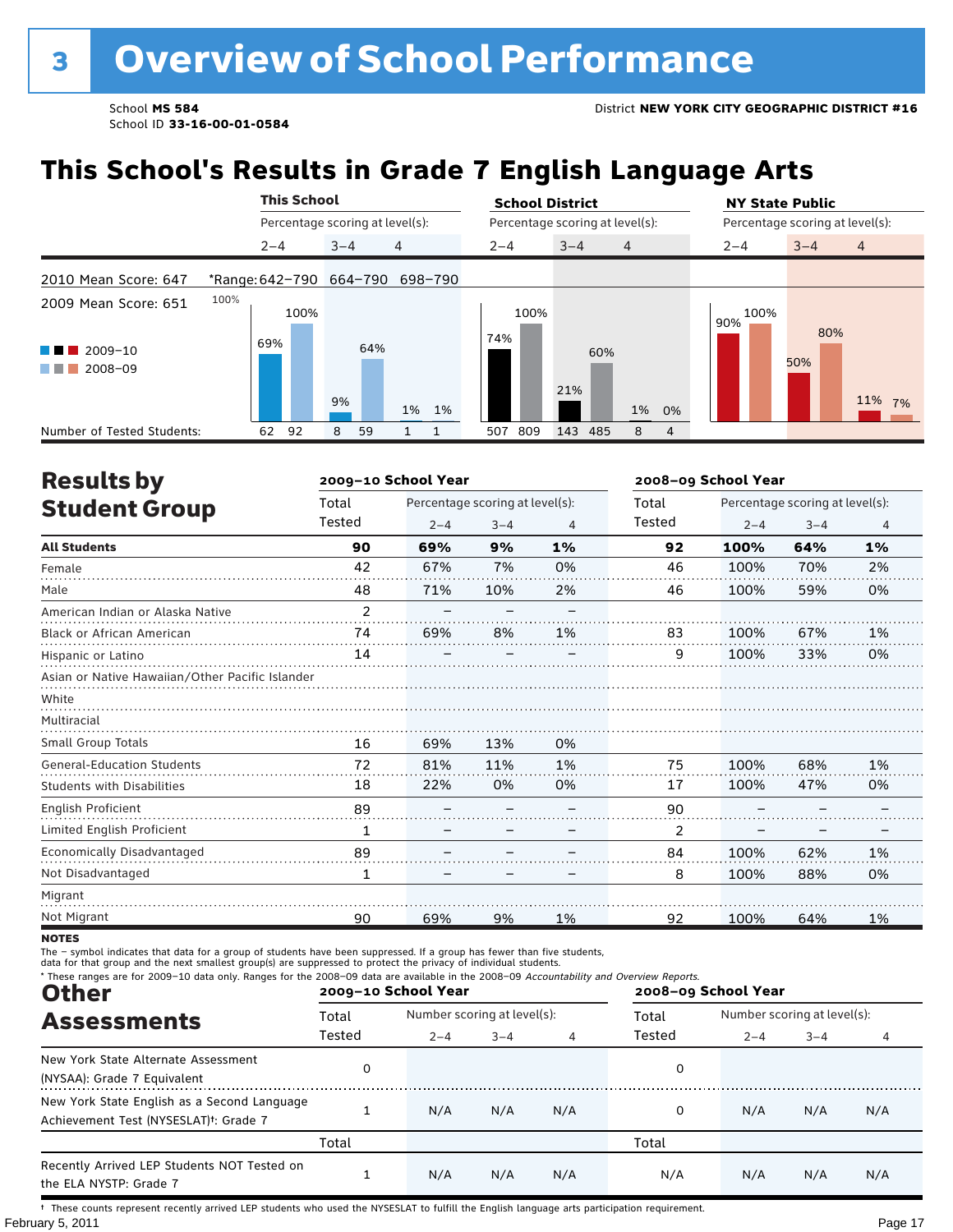### **This School's Results in Grade 7 Mathematics**

|                                           | <b>This School</b>              |                                 |                | <b>School District</b> |                                 | <b>NY State Public</b> |                                 |
|-------------------------------------------|---------------------------------|---------------------------------|----------------|------------------------|---------------------------------|------------------------|---------------------------------|
|                                           |                                 | Percentage scoring at level(s): |                |                        | Percentage scoring at level(s): |                        | Percentage scoring at level(s): |
|                                           | $2 - 4$                         | $3 - 4$                         | $\overline{4}$ | $2 - 4$                | $3 - 4$<br>$\overline{4}$       | $2 - 4$                | $\overline{4}$<br>$3 - 4$       |
| 2010 Mean Score: 645                      | *Range: 639-800 670-800 694-800 |                                 |                |                        |                                 |                        |                                 |
| 2009 Mean Score: 651                      | 100%<br>97%<br>81%              |                                 |                | 97%<br>81%             | 70%                             | 99%<br>92%             | 87%                             |
| $2009 - 10$<br>a sa na<br>2008-09<br>a ka |                                 | 52%<br>19%                      | 3% 4%          |                        | 34%<br>6%                       | 7%                     | 62%<br>29% 30%                  |
| Number of Tested Students:                | 90<br>73                        | 17<br>48                        | 3<br>4         | 786<br>553             | 234<br>564<br>42<br>58          |                        |                                 |

| <b>Results by</b>                               |        | 2009-10 School Year |                                 |    | 2008-09 School Year |         |                                 |                |  |
|-------------------------------------------------|--------|---------------------|---------------------------------|----|---------------------|---------|---------------------------------|----------------|--|
| <b>Student Group</b>                            | Total  |                     | Percentage scoring at level(s): |    | Total               |         | Percentage scoring at level(s): |                |  |
|                                                 | Tested | $2 - 4$             | $3 - 4$                         | 4  | Tested              | $2 - 4$ | $3 - 4$                         | $\overline{4}$ |  |
| <b>All Students</b>                             | 90     | 81%                 | 19%                             | 3% | 93                  | 97%     | 52%                             | 4%             |  |
| Female                                          | 42     | 76%                 | 17%                             | 2% | 46                  | 98%     | 59%                             | 2%             |  |
| Male                                            | 48     | 85%                 | 21%                             | 4% | 47                  | 96%     | 45%                             | 6%             |  |
| American Indian or Alaska Native                | 2      |                     |                                 |    |                     |         |                                 |                |  |
| <b>Black or African American</b>                | 74     | 84%                 | 16%                             | 4% | 84                  | 98%     | 52%                             | 5%             |  |
| Hispanic or Latino                              | 14     |                     |                                 |    | 9                   | 89%     | 44%                             | 0%             |  |
| Asian or Native Hawaiian/Other Pacific Islander |        |                     |                                 |    |                     |         |                                 |                |  |
| White                                           |        |                     |                                 |    |                     |         |                                 |                |  |
| Multiracial                                     |        |                     |                                 |    |                     |         |                                 |                |  |
| <b>Small Group Totals</b>                       | 16     | 69%                 | 31%                             | 0% |                     |         |                                 |                |  |
| <b>General-Education Students</b>               | 73     | 89%                 | 22%                             | 4% | 77                  | 100%    | 58%                             | 5%             |  |
| <b>Students with Disabilities</b>               | 17     | 47%                 | 6%                              | 0% | 16                  | 81%     | 19%                             | 0%             |  |
| <b>English Proficient</b>                       | 88     |                     |                                 |    | 91                  |         |                                 |                |  |
| Limited English Proficient                      | 2      |                     |                                 |    | 2                   |         |                                 |                |  |
| Economically Disadvantaged                      | 89     |                     |                                 |    | 83                  | 96%     | 51%                             | 2%             |  |
| Not Disadvantaged                               | 1      |                     |                                 |    | 10                  | 100%    | 60%                             | 20%            |  |
| Migrant                                         |        |                     |                                 |    |                     |         |                                 |                |  |
| Not Migrant                                     | 90     | 81%                 | 19%                             | 3% | 93                  | 97%     | 52%                             | 4%             |  |

**NOTES** 

The – symbol indicates that data for a group of students have been suppressed. If a group has fewer than five students,<br>data for that group and the next smallest group(s) are suppressed to protect the privacy of individual

| <b>Other</b>                                                       |        | 2009-10 School Year |                             | * These ranges are for 2009-10 data only. Ranges for the 2008-09 data are available in the 2008-09 Accountability and Overview Reports.<br>2008-09 School Year |         |                             |  |  |  |  |
|--------------------------------------------------------------------|--------|---------------------|-----------------------------|----------------------------------------------------------------------------------------------------------------------------------------------------------------|---------|-----------------------------|--|--|--|--|
| <b>Assessments</b>                                                 | Total  |                     | Number scoring at level(s): | Total                                                                                                                                                          |         | Number scoring at level(s): |  |  |  |  |
|                                                                    | Tested | $2 - 4$             | $3 - 4$                     | Tested                                                                                                                                                         | $2 - 4$ | $3 - 4$                     |  |  |  |  |
| New York State Alternate Assessment<br>(NYSAA): Grade 7 Equivalent |        |                     |                             |                                                                                                                                                                |         |                             |  |  |  |  |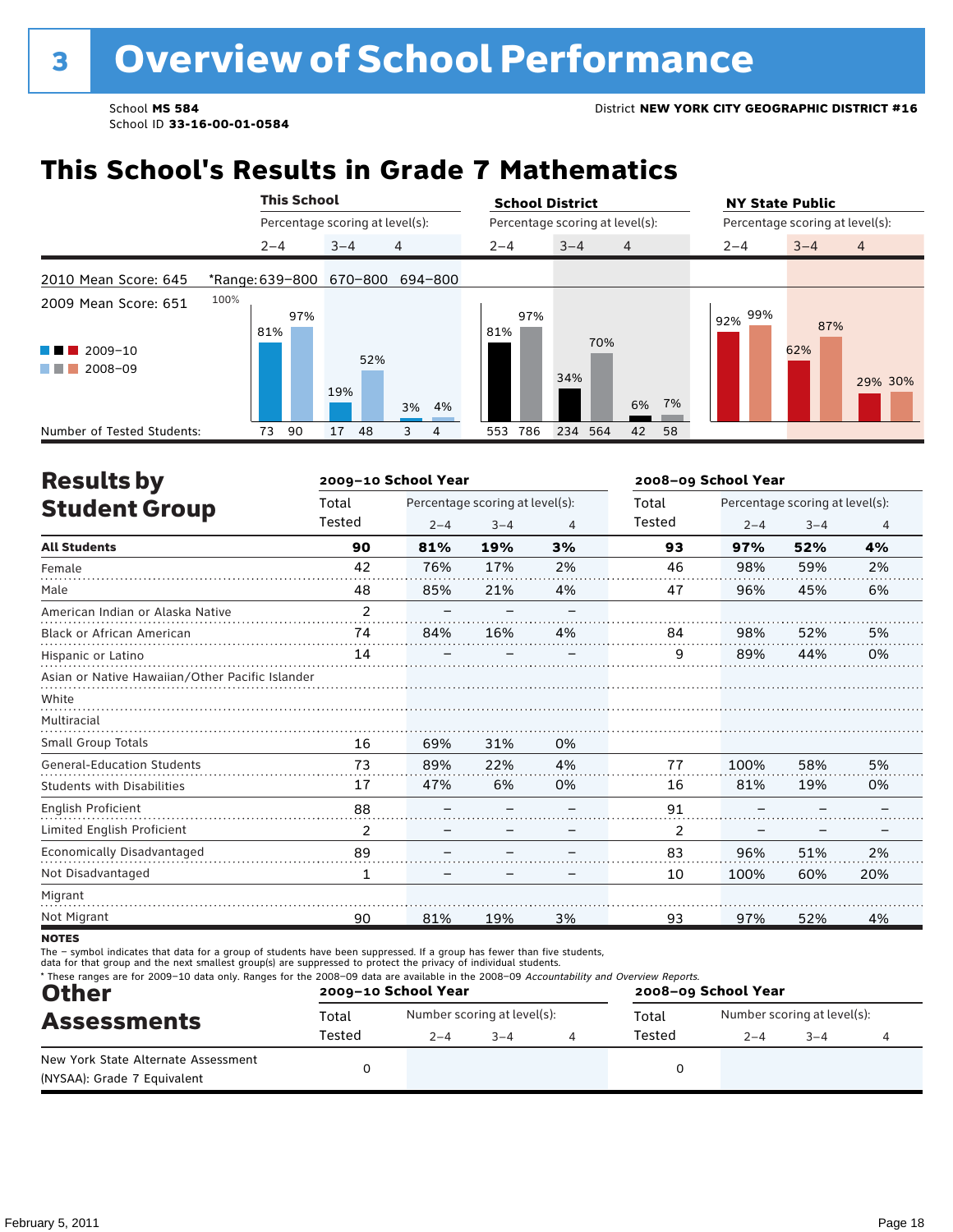**This School's Results in Grade 8 English Language Arts**

|                                                          |                         |         | <b>This School</b> |         |                                 |          | <b>School District</b> |         |     |                                 |     |                | <b>NY State Public</b> |         |                          |                                 |     |                |    |
|----------------------------------------------------------|-------------------------|---------|--------------------|---------|---------------------------------|----------|------------------------|---------|-----|---------------------------------|-----|----------------|------------------------|---------|--------------------------|---------------------------------|-----|----------------|----|
|                                                          |                         |         |                    |         | Percentage scoring at level(s): |          |                        |         |     | Percentage scoring at level(s): |     |                |                        |         |                          | Percentage scoring at level(s): |     |                |    |
|                                                          |                         | $2 - 4$ |                    | $3 - 4$ |                                 | 4        |                        | $2 - 4$ |     | $3 - 4$                         |     | $\overline{4}$ |                        | $2 - 4$ |                          | $3 - 4$                         |     | $\overline{4}$ |    |
| 2010 Mean Score: 639                                     | *Range: 627-790 658-790 |         |                    |         |                                 |          | 699-790                |         |     |                                 |     |                |                        |         |                          |                                 |     |                |    |
| 2009 Mean Score: 645                                     | 100%                    | 82%     | 96%                |         |                                 |          |                        | 78%     | 97% |                                 |     |                |                        |         | $191\%$ $\frac{98\%}{ }$ |                                 | 69% |                |    |
| $\blacksquare$ 2009-10<br>a sa na<br>2008-09<br>a sa Tan |                         |         |                    | 6%      | 47%                             |          | 0% 0%                  |         |     | 19%                             | 43% | 1% 1%          |                        |         |                          | 51%                             |     | 8%             | 5% |
| Number of Tested Students:                               |                         | 70      | 89                 | 5       | 44                              | $\Omega$ | 0                      | 636     | 795 | 156 354                         |     | 5              | 6                      |         |                          |                                 |     |                |    |

| <b>Results by</b>                               |                     | 2009-10 School Year |                                 |    | 2008-09 School Year |         |                                 |                |  |
|-------------------------------------------------|---------------------|---------------------|---------------------------------|----|---------------------|---------|---------------------------------|----------------|--|
| <b>Student Group</b>                            | Total               |                     | Percentage scoring at level(s): |    | Total               |         | Percentage scoring at level(s): |                |  |
|                                                 | Tested              | $2 - 4$             | $3 - 4$                         | 4  | Tested              | $2 - 4$ | $3 - 4$                         | $\overline{4}$ |  |
| <b>All Students</b>                             | 85                  | 82%                 | 6%                              | 0% | 93                  | 96%     | 47%                             | 0%             |  |
| Female                                          | 44                  | 86%                 | 2%                              | 0% | 44                  | 95%     | 50%                             | 0%             |  |
| Male                                            | 41                  | 78%                 | 10%                             | 0% | 49                  | 96%     | 45%                             | 0%             |  |
| American Indian or Alaska Native                |                     |                     |                                 |    | 1                   |         |                                 |                |  |
| <b>Black or African American</b>                | 77                  | 83%                 | 6%                              | 0% | 85                  | 95%     | 48%                             | 0%             |  |
| Hispanic or Latino                              | $\overline{7}$<br>. |                     |                                 |    | 7                   |         |                                 |                |  |
| Asian or Native Hawaiian/Other Pacific Islander |                     |                     |                                 |    |                     |         |                                 |                |  |
| White                                           | 1                   |                     |                                 |    |                     |         |                                 |                |  |
| Multiracial                                     |                     |                     |                                 |    |                     |         |                                 |                |  |
| Small Group Totals                              | 8                   | 75%                 | 0%                              | 0% | 8                   | 100%    | 38%                             | 0%             |  |
| <b>General-Education Students</b>               | 70                  | 87%                 | 7%                              | 0% | 82                  | 99%     | 54%                             | 0%             |  |
| <b>Students with Disabilities</b>               | 15                  | 60%                 | 0%                              | 0% | 11                  | 73%     | 0%                              | 0%             |  |
| English Proficient                              | 83                  |                     |                                 |    | 90                  |         |                                 |                |  |
| Limited English Proficient                      | 2                   |                     |                                 |    | 3                   |         |                                 |                |  |
| Economically Disadvantaged                      | 81                  |                     |                                 |    | 91                  |         |                                 |                |  |
| Not Disadvantaged                               | 4                   |                     |                                 |    | $\overline{2}$      |         |                                 |                |  |
| Migrant                                         |                     |                     |                                 |    |                     |         |                                 |                |  |
| Not Migrant                                     | 85                  | 82%                 | 6%                              | 0% | 93                  | 96%     | 47%                             | 0%             |  |

**NOTES** 

The – symbol indicates that data for a group of students have been suppressed. If a group has fewer than five students,<br>data for that group and the next smallest group(s) are suppressed to protect the privacy of individual

| * These ranges are for 2009-10 data only. Ranges for the 2008-09 data are available in the 2008-09 Accountability and Overview Reports.<br><b>Other</b> |        | 2009-10 School Year         |         |                | 2008-09 School Year |                             |         |     |  |  |
|---------------------------------------------------------------------------------------------------------------------------------------------------------|--------|-----------------------------|---------|----------------|---------------------|-----------------------------|---------|-----|--|--|
| <b>Assessments</b>                                                                                                                                      | Total  | Number scoring at level(s): |         |                | Total               | Number scoring at level(s): |         |     |  |  |
|                                                                                                                                                         | Tested | $2 - 4$                     | $3 - 4$ | $\overline{4}$ | Tested              | $2 - 4$                     | $3 - 4$ | 4   |  |  |
| New York State Alternate Assessment<br>(NYSAA): Grade 8 Equivalent                                                                                      | 0      |                             |         |                | 0                   |                             |         |     |  |  |
| New York State English as a Second Language<br>Achievement Test (NYSESLAT) <sup>+</sup> : Grade 8                                                       |        | N/A                         | N/A     | N/A            |                     | N/A                         | N/A     | N/A |  |  |
|                                                                                                                                                         | Total  |                             |         |                | Total               |                             |         |     |  |  |
| Recently Arrived LEP Students NOT Tested on<br>the ELA NYSTP: Grade 8                                                                                   |        | N/A                         | N/A     | N/A            | N/A                 | N/A                         | N/A     | N/A |  |  |

February 5, 2011 **Page 19** † These counts represent recently arrived LEP students who used the NYSESLAT to fulfill the English language arts participation requirement.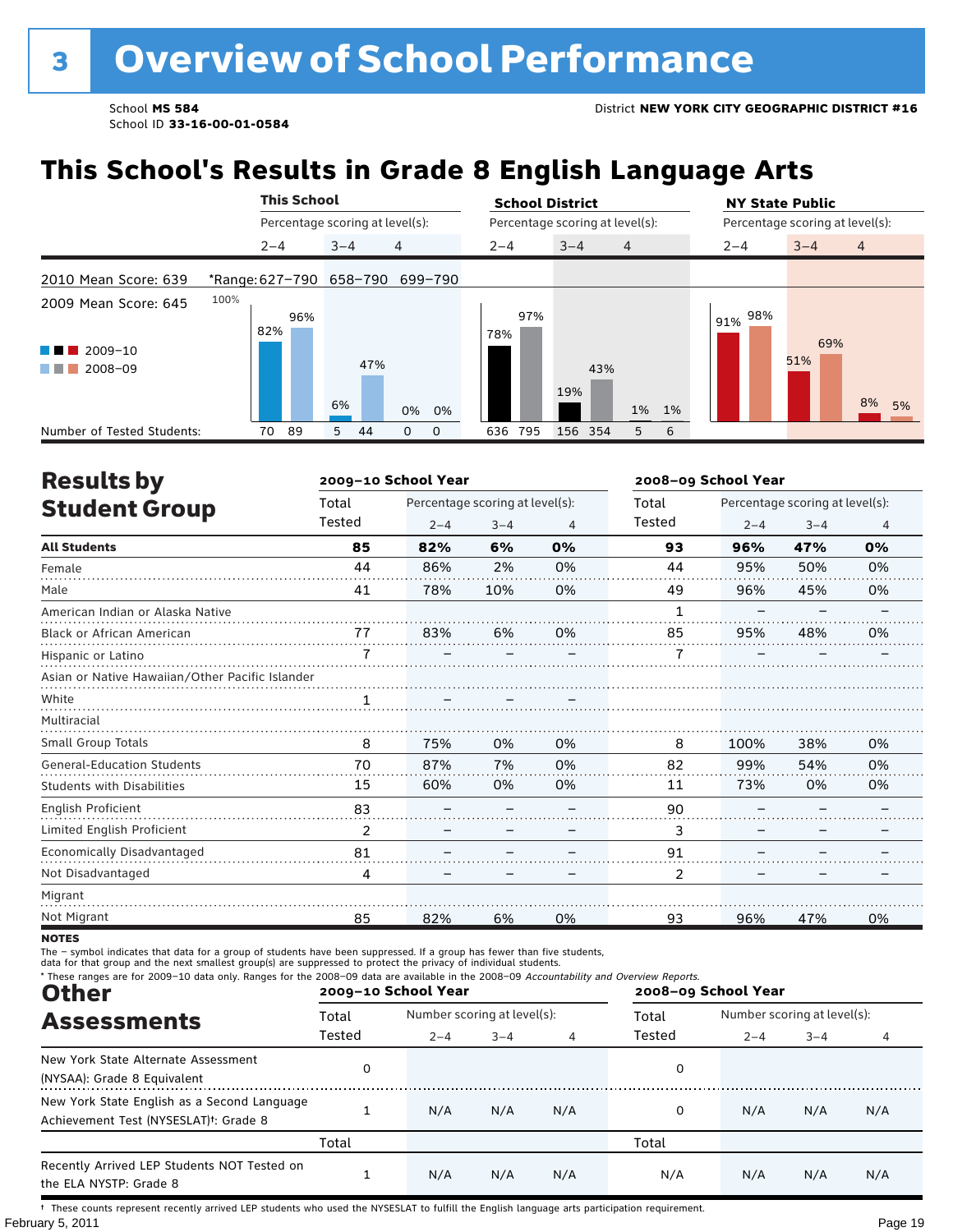### **This School's Results in Grade 8 Mathematics**

|                                                               |                                       |         | <b>This School</b> |         |                                 |               |   |  | <b>School District</b>          |         |         |                |    | <b>NY State Public</b>          |            |                |  |
|---------------------------------------------------------------|---------------------------------------|---------|--------------------|---------|---------------------------------|---------------|---|--|---------------------------------|---------|---------|----------------|----|---------------------------------|------------|----------------|--|
|                                                               |                                       |         |                    |         | Percentage scoring at level(s): |               |   |  | Percentage scoring at level(s): |         |         |                |    | Percentage scoring at level(s): |            |                |  |
|                                                               |                                       | $2 - 4$ |                    | $3 - 4$ |                                 | 4             |   |  | $2 - 4$                         | $3 - 4$ |         | $\overline{4}$ |    | $2 - 4$                         | $3 - 4$    | $\overline{4}$ |  |
| 2010 Mean Score: 650                                          | *Range: 639-775    673-775    702-775 |         |                    |         |                                 |               |   |  |                                 |         |         |                |    |                                 |            |                |  |
| 2009 Mean Score: 656<br>2009-10<br>and the control<br>2008-09 | 100%                                  | 67%     | 95%                | 11%     | 68%                             | 2% 3%         |   |  | 92%<br>79%                      | 27%     | 61%     | 6%             | 3% | l 91% <sup>96%</sup>            | 80%<br>55% | 18% 19%        |  |
| Number of Tested Students:                                    |                                       | 58      | 87                 | 10      | 63                              | $\mathcal{P}$ | 3 |  | 754<br>640                      |         | 218 504 | 50             | 27 |                                 |            |                |  |

| <b>Results by</b>                               |        | 2009-10 School Year |                                 |                | 2008-09 School Year |         |                                 |    |  |
|-------------------------------------------------|--------|---------------------|---------------------------------|----------------|---------------------|---------|---------------------------------|----|--|
| <b>Student Group</b>                            | Total  |                     | Percentage scoring at level(s): |                | Total               |         | Percentage scoring at level(s): |    |  |
|                                                 | Tested | $2 - 4$             | $3 - 4$                         | $\overline{4}$ | Tested              | $2 - 4$ | $3 - 4$                         | 4  |  |
| <b>All Students</b>                             | 87     | 67%                 | 11%                             | 2%             | 92                  | 95%     | 68%                             | 3% |  |
| Female                                          | 43     | 67%                 | 12%                             | 2%             | 44                  | 91%     | 68%                             | 5% |  |
| Male                                            | 44     | 66%                 | 11%                             | 2%             | 48                  | 98%     | 69%                             | 2% |  |
| American Indian or Alaska Native                |        |                     |                                 |                | 1                   |         |                                 |    |  |
| <b>Black or African American</b>                | 78     | 67%                 | 12%                             | 3%             | 84                  | 94%     | 67%                             | 4% |  |
| Hispanic or Latino                              |        |                     |                                 |                |                     |         |                                 |    |  |
| Asian or Native Hawaiian/Other Pacific Islander |        |                     |                                 |                |                     |         |                                 |    |  |
| White                                           |        |                     |                                 |                |                     |         |                                 |    |  |
| Multiracial                                     |        |                     |                                 |                |                     |         |                                 |    |  |
| <b>Small Group Totals</b>                       | 9      | 67%                 | 11%                             | 0%             | 8                   | 100%    | 88%                             | 0% |  |
| <b>General-Education Students</b>               | 74     | 66%                 | 14%                             | 3%             | 81                  | 100%    | 75%                             | 4% |  |
| <b>Students with Disabilities</b>               | 13     | 69%                 | 0%                              | 0%             | 11                  | 55%     | 18%                             | 0% |  |
| English Proficient                              | 84     |                     |                                 |                | 89                  |         |                                 |    |  |
| Limited English Proficient                      | 3      | -                   |                                 |                | 3                   |         |                                 |    |  |
| Economically Disadvantaged                      | 83     |                     |                                 |                | 90                  |         |                                 |    |  |
| Not Disadvantaged                               | 4      |                     |                                 |                | 2                   |         |                                 |    |  |
| Migrant                                         |        |                     |                                 |                |                     |         |                                 |    |  |
| Not Migrant                                     | 87     | 67%                 | 11%                             | 2%             | 92                  | 95%     | 68%                             | 3% |  |
|                                                 |        |                     |                                 |                |                     |         |                                 |    |  |

**NOTES** 

The – symbol indicates that data for a group of students have been suppressed. If a group has fewer than five students,<br>data for that group and the next smallest group(s) are suppressed to protect the privacy of individual

| <b>Other</b>                                                       |        | 2009-10 School Year |                             | * These ranges are for 2009-10 data only. Ranges for the 2008-09 data are available in the 2008-09 Accountability and Overview Reports.<br>2008-09 School Year |                             |         |  |  |  |  |
|--------------------------------------------------------------------|--------|---------------------|-----------------------------|----------------------------------------------------------------------------------------------------------------------------------------------------------------|-----------------------------|---------|--|--|--|--|
| <b>Assessments</b>                                                 | Total  |                     | Number scoring at level(s): | Total                                                                                                                                                          | Number scoring at level(s): |         |  |  |  |  |
|                                                                    | Tested | $2 - 4$             | $3 - 4$                     | Tested                                                                                                                                                         | $2 - 4$                     | $3 - 4$ |  |  |  |  |
| New York State Alternate Assessment<br>(NYSAA): Grade 8 Equivalent |        |                     |                             |                                                                                                                                                                |                             |         |  |  |  |  |